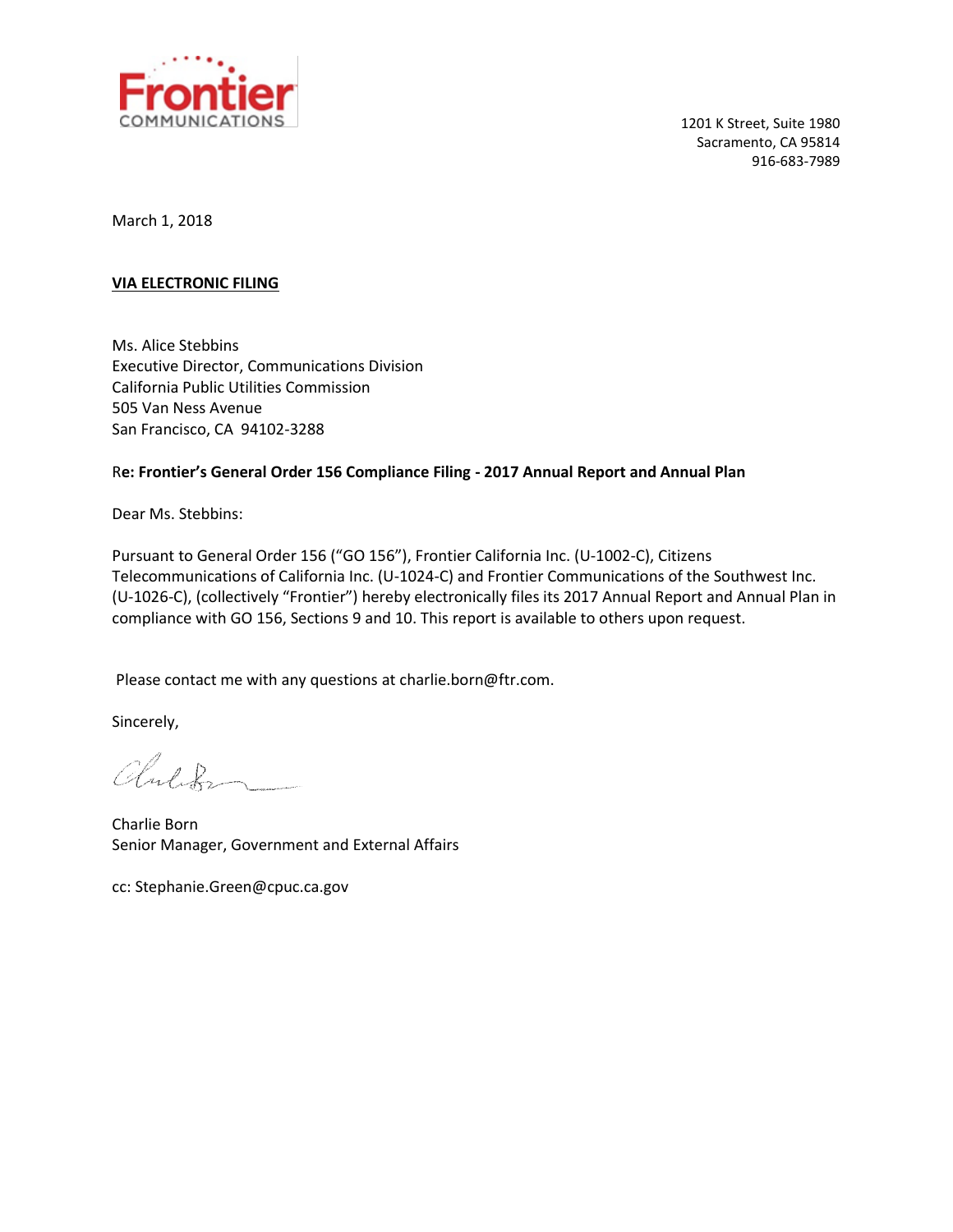

# **2017 ANNUAL REPORT AND ANNUAL PLAN**

# **WOMEN, MINORITY, DISABLED VETERAN, AND LGBT OWNED BUSINESS ENTERPRISE**

# **California Public Utilities Commission March 1, 2018**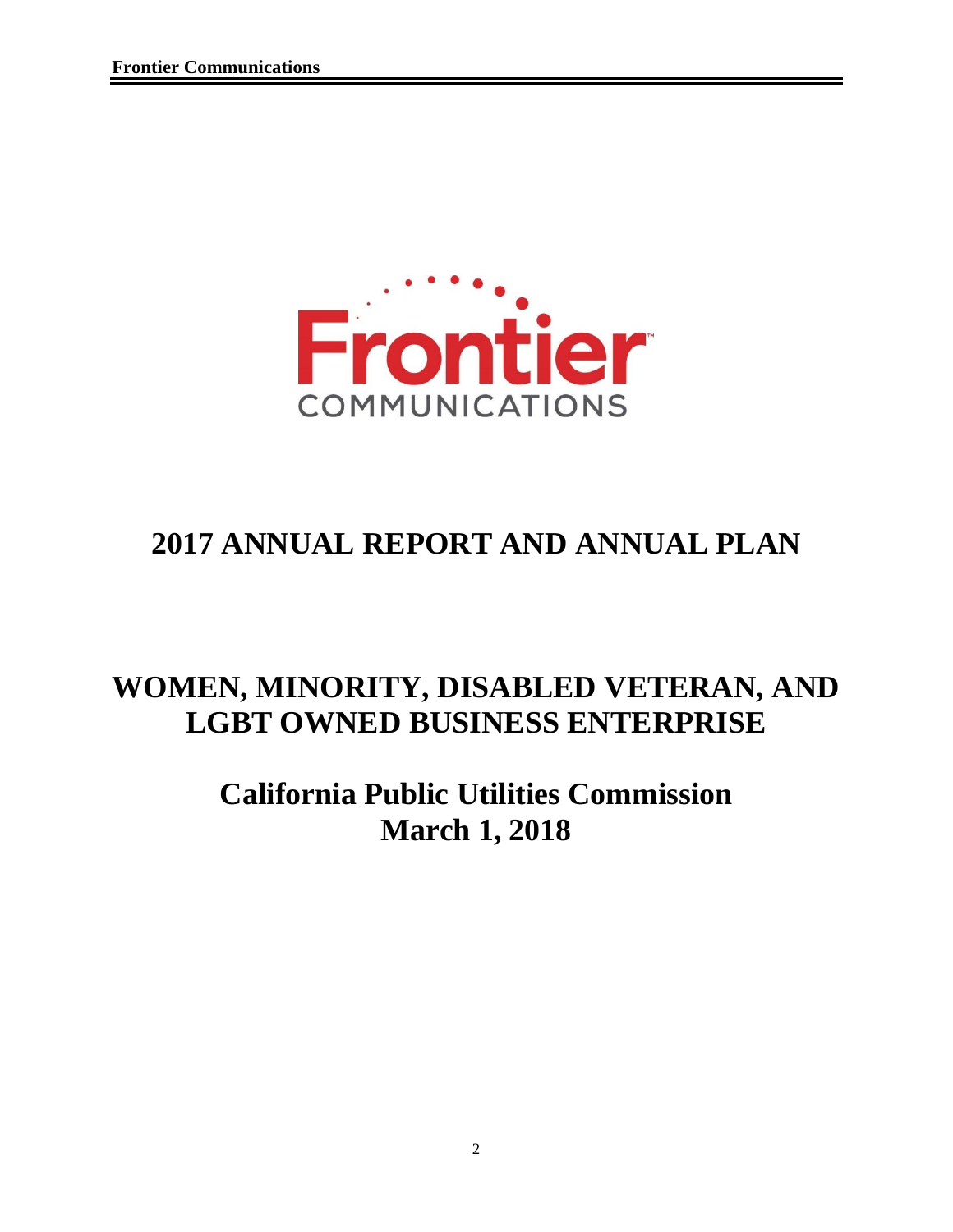

## 2017 ANNUAL REPORT AND ANNUAL PLAN

### **TABLE OF CONTENTS**

| <b>Section</b> | <b>Description</b>                                                                   | Page |
|----------------|--------------------------------------------------------------------------------------|------|
|                | <b>INTRODUCTION</b>                                                                  | 4    |
| 9.0            | <b>2017 ANNUAL REPORT</b>                                                            |      |
| 9.1.1          | Description of WMDVLGBTBE Program Activities During the Previous Calendar Year       | 5    |
| 9.1.2          | WMDVLGBTBE Annual Results by Ethnicity                                               | 8    |
| 9.1.2          | WMDVLGBTBE Direct Procurement by Product and Service Categories                      | 9    |
| 9.1.2          | WMDVLGBTBE Subcontractor Procurement by Product and Service Categories               | 10   |
| 9.1.2          | WMDVLGBTBE Procurement by Standard Industrial Categories                             | 11   |
| 9.1.2          | Number of WMDVLGBTBE Suppliers and Revenue Reported to the Clearinghouse             | 12   |
| 9.1.2          | Description of Number of WMDVLGBTBE Suppliers with California Majority Workforce     | 12   |
| 9.1.3          | <b>WMDVLGBTBE Program Expenses</b>                                                   | 13   |
| 9.1.4          | Description of Progress in Meeting or Exceeding Set Goals                            | 14   |
| 9.1.4          | <b>WMDVLGBTBE Results and Goals</b>                                                  | 14   |
| 9.1.5          | Description of Prime Contractor Utilization of WMDVLGBTBE Subcontractors             | 16   |
| 9.1.5          | Summary of Prime Contractor Utilization of WMDVLGBTBE Subcontractors                 | 16   |
| 9.1.6          | A List of WMDVLGBTBE Complaints Received and Current Status                          | 17   |
| 9.1.7          | Description of Efforts to Recruit WMDVLGBTBE Suppliers in Low Utilization Categories | 17   |
| 9.1.11         | <b>WMDVLGBTBE Fuel Procurement</b>                                                   | 17   |
| <b>10.0</b>    | 2017 ANNUAL PLAN                                                                     |      |
| 10.1.1         | WMDVLGBTBE Annual SHORT, MID, AND LONG-TERM Goals                                    | 17   |
| 10.1.2         | Description of WMDVLGBTBE Planned Program Activities for the Next Calendar Year      | 19   |
| 10.1.3         | Plans for Recruiting WMDVLGBTBE Suppliers in Low Utilization Areas                   | 20   |
| 10.1.4         | Plans for Recruiting WMDVLGBTBE Suppliers Where Unavailable                          | 20   |

| 10.1.5 | Plans for Encouraging Prime Contractors to Subcontract WMDVLGBTBE Suppliers | 20 |
|--------|-----------------------------------------------------------------------------|----|
| 10.1.6 | Plans for Complying with WMDVLGBTBE Program Guidelines                      | 20 |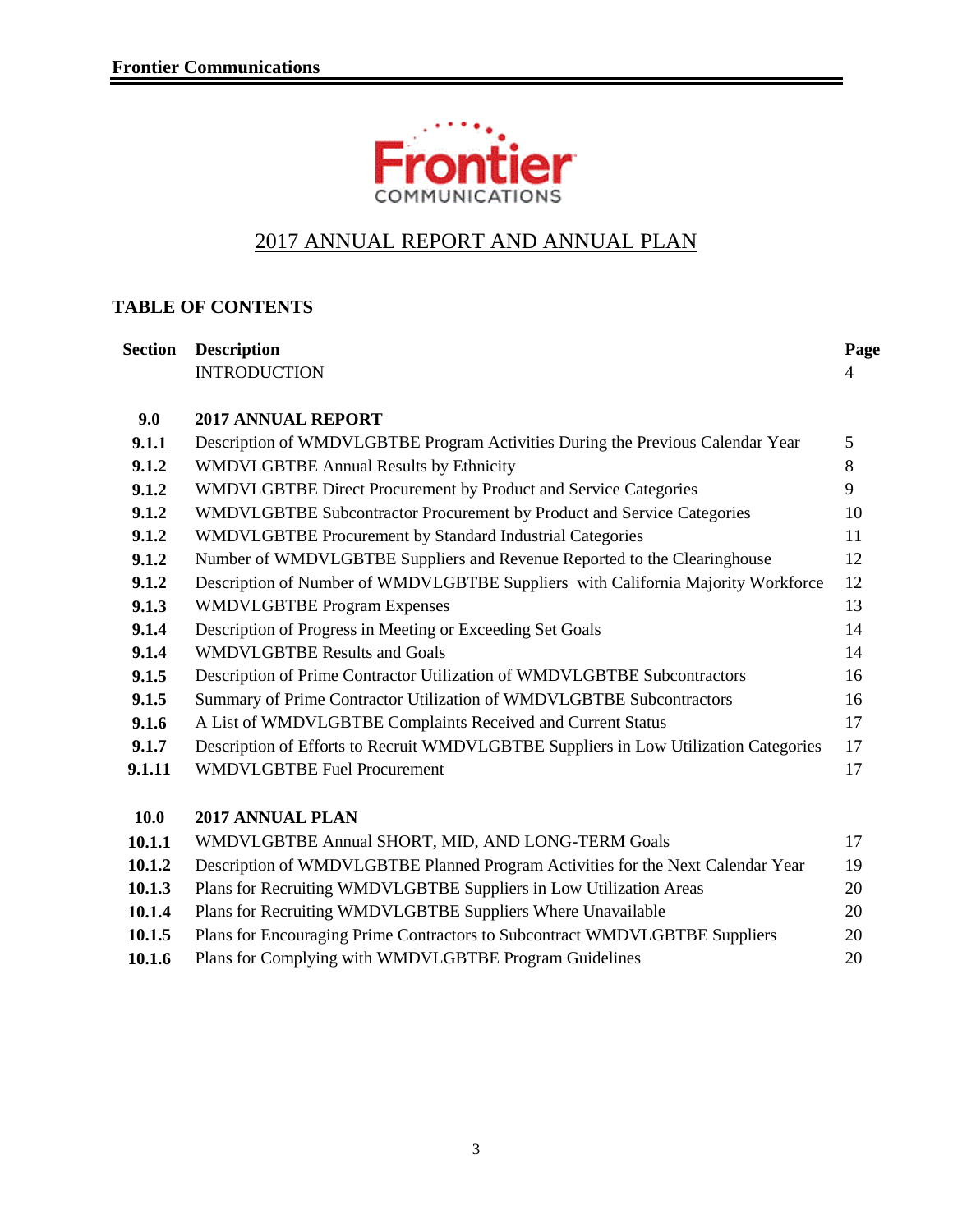#### **INTRODUCTION**

Frontier California Inc. (U-1002-C), Citizens Telecommunications of California Inc. (U-1024-C) and Frontier Communications of the Southwest Inc. (U-1026-C), (collectively "Frontier") submits this consolidated 2017 Annual Report and Annual Plan in compliance with General Order 156 ("GO 156") of the California Public Utilities Commission ("CPUC").

This report documents Frontier's supplier diversity activities and results for 2017, the first full year since Frontier assumed operation of the landline operations of Verizon California Inc. as approved in D.15-12-005. Frontier has made significant progress in achieving GO 156 goals and supplier diversity commitments made in the acquisition, including a 41 percent annual increase in total spend with diverse suppliers – from 25.56 percent in 2016 to 36.09 percent in 2017.

Frontier has made supplier diversity a priority with senior leadership and throughout the organization as a component of an overall corporate commitment to diversity and inclusion. This report describes Frontier's specific procurement practices, internal program activities, and significant partnerships with external organizations that are driving Frontier's continued improvement in achieving GO 156 goals. Frontier's total 2017 spend with minority business enterprises ("MBE") and women business enterprises ("WBE") exceeded GO 156 goals. For disabled veteran business enterprises ("DVBE") and lesbian, gay, bisexual and transgender ("LGBT") business enterprises, Frontier is making progress and increasing efforts to provide opportunities for DVBE and LGBT suppliers.

Frontier is committed to continuous improvement in its supplier diversity program, including significant initiatives for 2018 described in this report aimed at achieving results to meet or exceed GO 156 goals in all categories.

Frontier discusses each topic required in this report in Sections 9.1.1 through 9.1.11.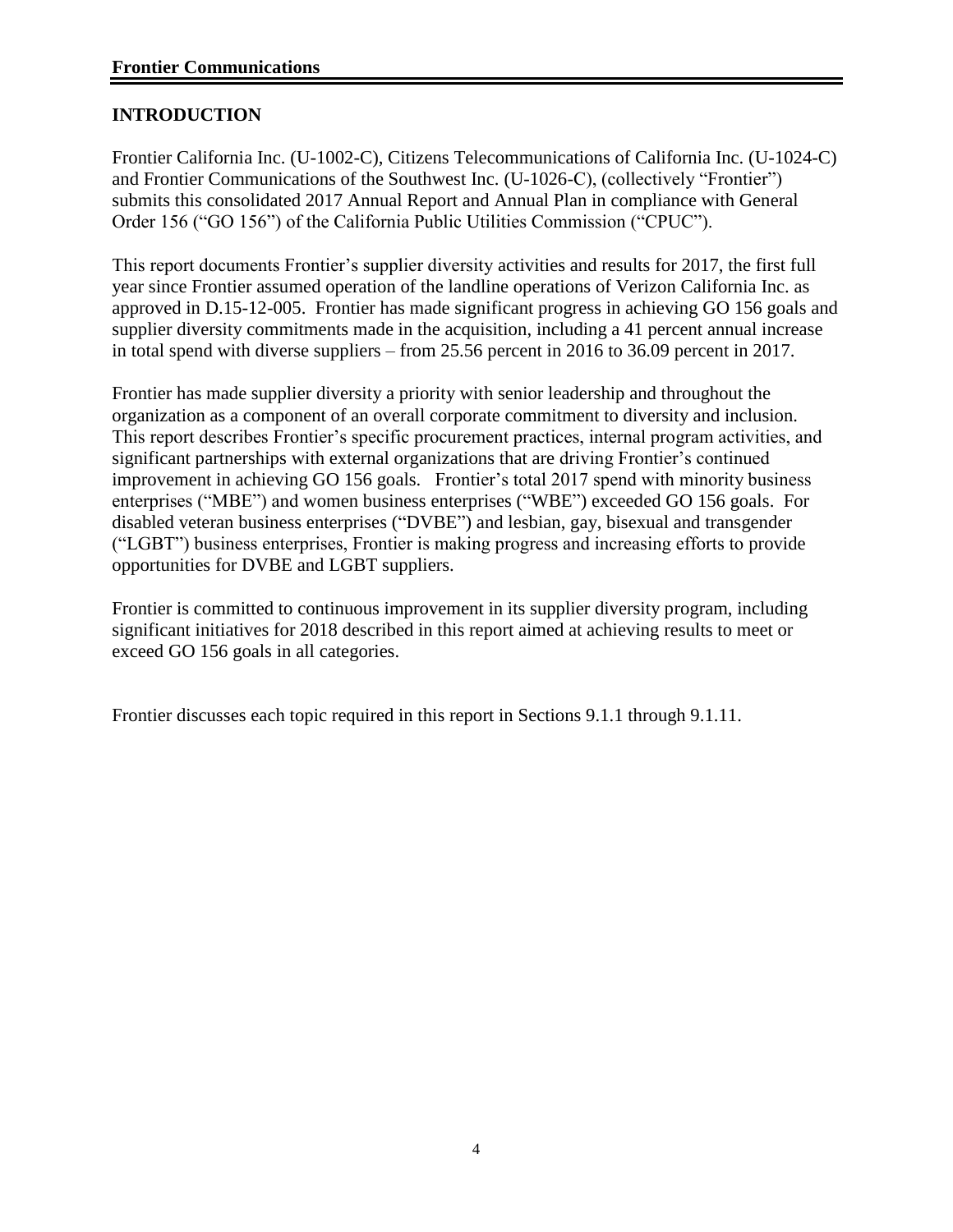#### **9.0 2017 ANNUAL REPORT**

| <b>Frontier Communications</b>                                                 | 2017 | G.O. #156 Sec. 9.1.1 |
|--------------------------------------------------------------------------------|------|----------------------|
| Description of WMDVLGBTBE Program Activities During the Previous Calendar Year |      |                      |

Frontier is committed to increasing year over year spend with diverse suppliers. In 2017, Frontier continued to focus on total spend improvement to meet its women, minority, disabled veteran, and lesbian, gay, bisexual and transgender business enterprise ("WMDVLGBTBE") goals. Including diverse suppliers in our sourcing process allows us to provide unsurpassed value to our customers by helping increase the number and types of quality products and services we offer.

#### **INTERNAL PROGRAM ACTIVITIES**

Below are some of the highlights from 2017:

- In 2017, Frontier's strategic sourcing team worked to unbundle a master service agreement ("MSA") in the category of facilities to provide additional access for California WMDVLGBTBEs.
- Frontier continued its commitment to supplier diversity by communicating the importance of and how to include diverse suppliers in the sourcing process to California employees with operations and purchasing responsibilities. Frontier's senior leadership issued multiple communications outlining the importance of and our commitment to supplier diversity.
- Training sessions were held with our supply chain organization to ensure employees understand supplier diversity as a formal part of our sourcing program and the benefits of involving diverse suppliers in our supply chain.
- Frontier has continued to make significant investments in technology to improve our ability to register and monitor suppliers in our online strategic sourcing portal.
- The Frontier sourcing team performed a detailed evaluation of spend to identify goods and services that are coming up for bid to ensure that we are focused on areas where we can make an impact.
- Frontier has continued to review group and individual diverse spending goals in order to drive utilization of diverse suppliers.
- Frontier reviewed detailed spend analytics that categorize vendors and spend, and allows users to identify top areas of opportunity. We have built out a robust calendar of sourcing opportunities that is reviewed at least quarterly by program leadership to ensure diverse suppliers are included in spend opportunities.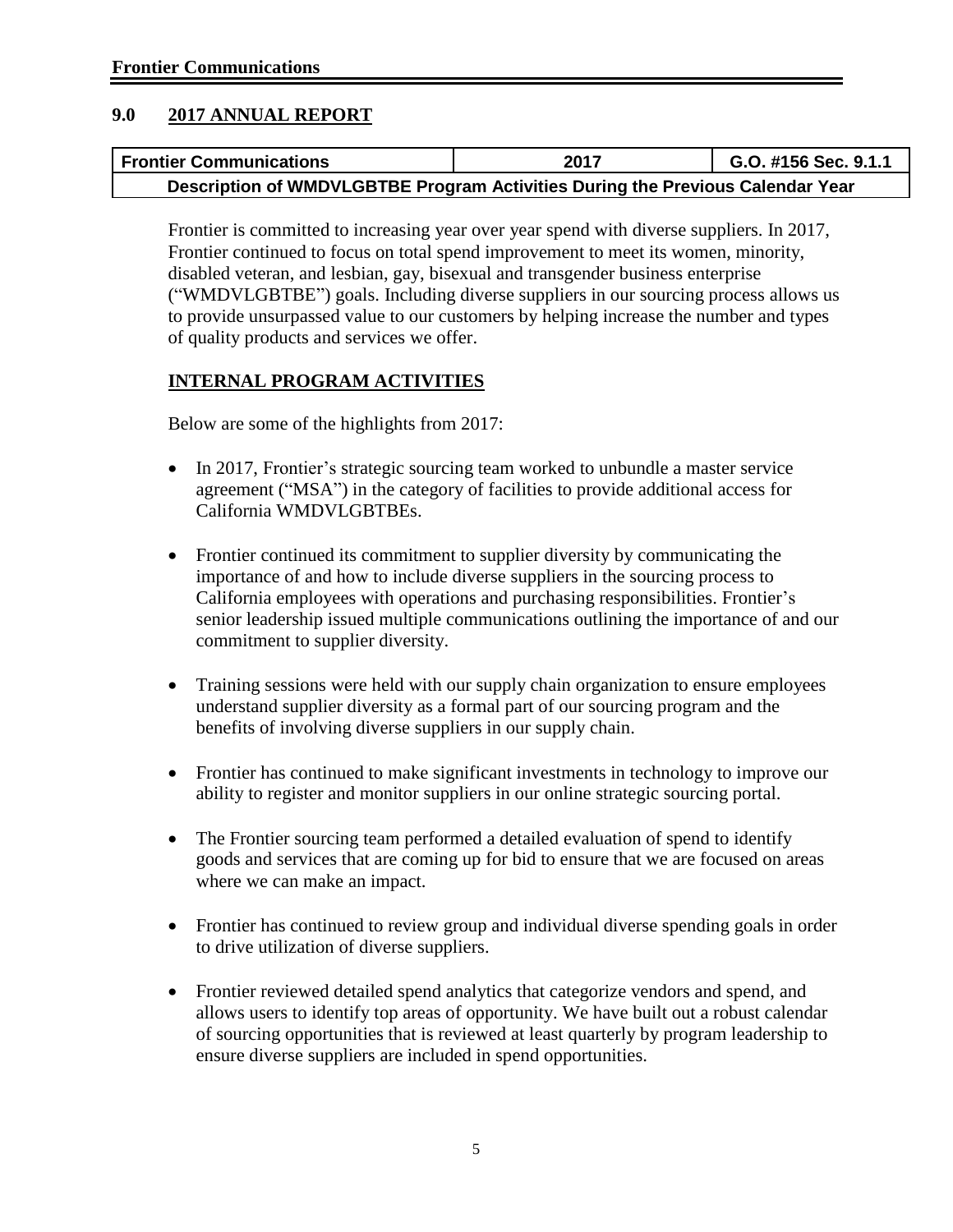#### **EXTERNAL PROGRAM ACTIVITIES**

- Frontier continued to encourage its prime suppliers to include WMDVLGBTBEs in their subcontracting activities and report on their results. We encouraged our vendors to report Tier 2 spend on a quarterly basis. The implementation of technology has dramatically increased our visibility and control over the program. As a result, Frontier experienced significant improvements in Tier 2 tracking and reporting.
- In 2017, Frontier hosted supplier sessions in the categories of facilities, marketing and construction. The sessions matched Frontier prime suppliers with 20 pre-vetted MWDVLGBTBE suppliers recommended for participation by local chambers and community based organizations. The sessions included discussions of prime contractor requirements and contracting opportunities for MWDVLGBTBE suppliers.

The following are some of the matchmaking sessions and events Frontier sponsored or participated in across the state.

- Frontier partnered with the Asian Business Association Los Angeles on its "Power of Effective Negotiations Workshop" designed to provide business owners with the tools needed to become effective negotiators by understanding the needs, concerns and motivations of the other party, providing the tools needed to achieve consensus within their companies and enhancing their powers of persuasion.
- Frontier participated in the American Indian Chamber of Commerce of California's "Capacity Building Training Program" designed to provide American Indian business owners with practical information and training on starting new businesses, capacity building for existing businesses, and providing technical support for all business sizes once they receive procurement opportunities.
- Frontier partnered with the Black Business Association on its "Procurement Summit Series". The summit focuses on specific contracting opportunity areas. The summit educated businesses on what is required to compete in these spaces and match prepared, experienced diverse businesses with procurement and business line decision makers.
- Frontier partnered with the California Black Chamber of Commerce on the "2017 Ron Brown Business & Economic Summit." Frontier's Director of Strategic Sourcing & Supplier Diversity represented Frontier at the matchmaking session and participated in the panel discussion.
- Frontier partnered with the California Hispanic Chamber of Commerce ("CHCC") on the "2017 CHCC Convention," The CHCC annual convention attracted over 3,000 entrepreneurs, small business advocates, corporate representatives, community leaders and government officials. Frontier served as co-presenter of the convention.
- In 2017, Frontier partnered with the Latin Business Association ("LBA") on its "Women's Business Luncheon & Expo" Frontier's Director of Strategic Sourcing &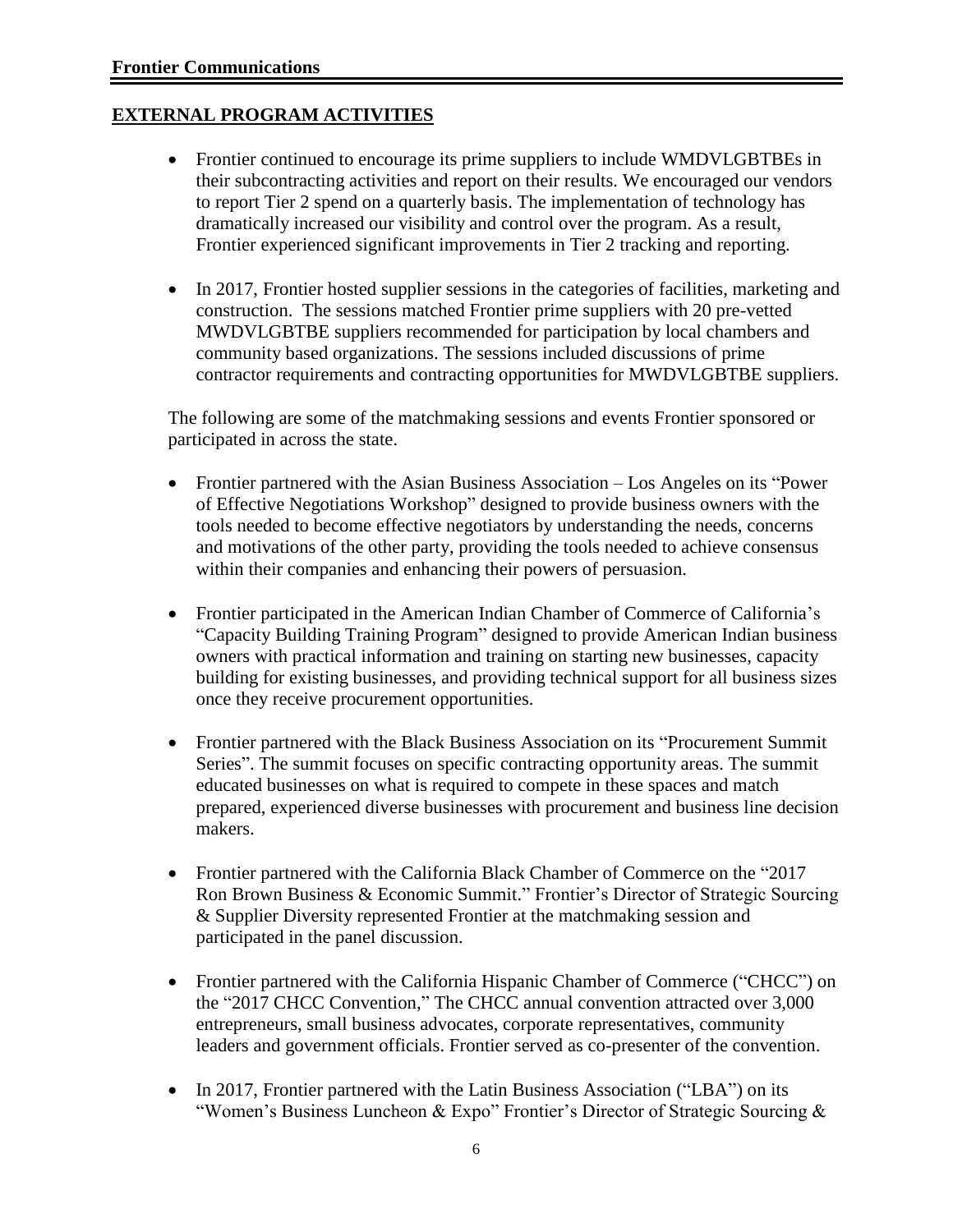Supplier Diversity received the Heroic Women in Diversity Award for her outstanding work in supplier diversity. In addition, Frontier partnered with the LBA on its "Supplier Diversity Procurement Boot Camp". The boot camp is a seven week program that offers hands on training on the key elements of what it takes to develop and sustain a high performance business.

- Frontier partnered with the National Asian American Coalition on its "Small Business Technical Assistance and Micro Lending Programs". The programs help microbusiness owners identify and develop their strategic performance through clear analysis of customer and market requirements.
- Frontier partnered with the National Gay and Lesbian Chamber of Commerce ("NGLCC") on its "2017 NGLCC International Business & Leadership Conference". The conference included educational sessions, networking, and special events, and offered exposure and opportunities for lesbian, gay, bisexual and transgender ("LGBT") owned businesses to build relationships with more than 160 corporations, and federal government agencies.
- Frontier partnered with Veterans in Business on its "Inaugural National Convention". The convention offered a great opportunity to reintroduce the Frontier brand to the veteran community as well as to show our commitment to supplier diversity. As an inaugural supporter, Frontier was recognized as a "Plank Owner" a historic naval term applied only to crew members that were present at the ship's first commissioning.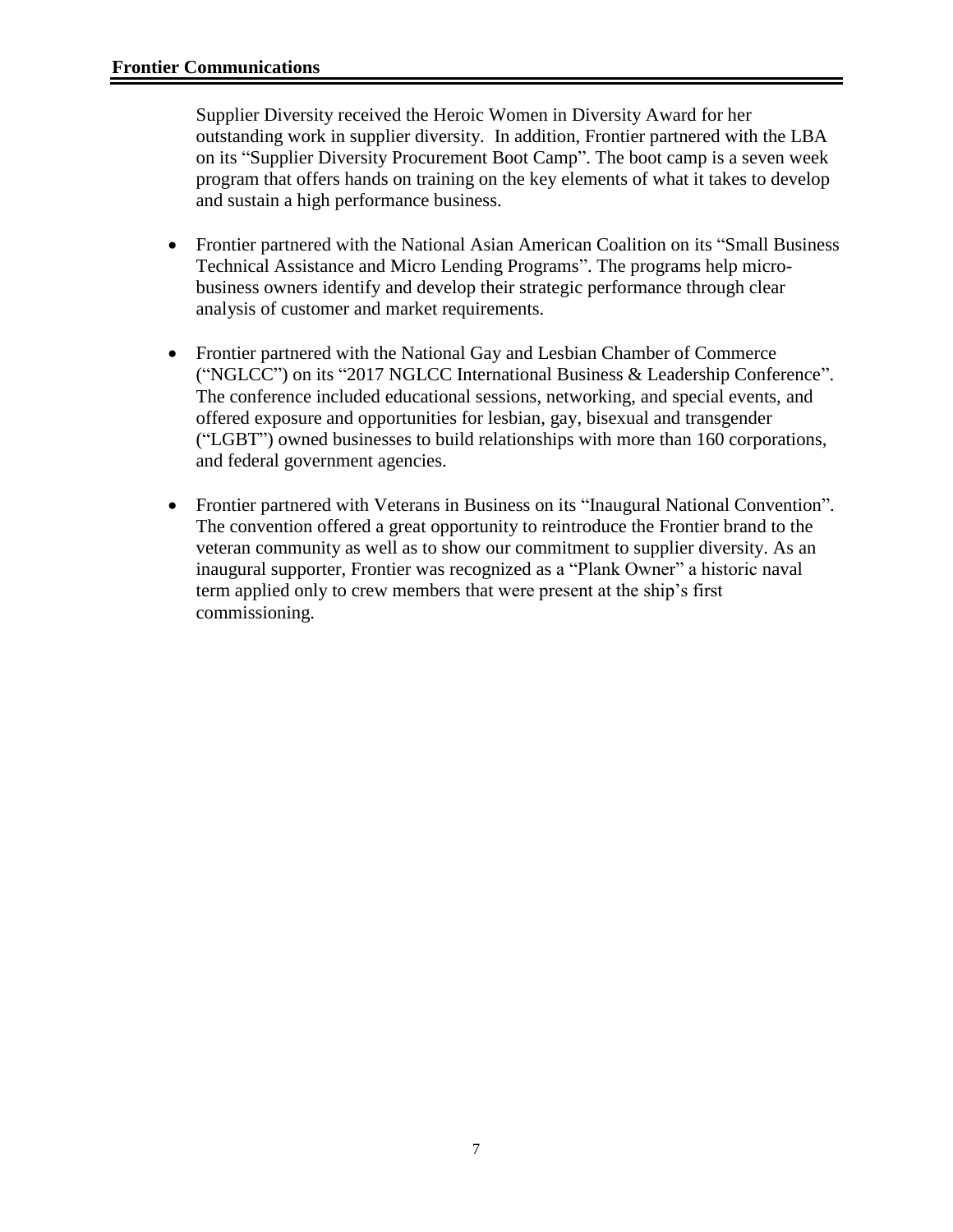|                                                       |                                  | <b>Frontier Communications</b>   | 2017                                                                                      |                                      |               |    |                  |    | G.O. #156 Sec. 9.1.2 |        |  |
|-------------------------------------------------------|----------------------------------|----------------------------------|-------------------------------------------------------------------------------------------|--------------------------------------|---------------|----|------------------|----|----------------------|--------|--|
|                                                       |                                  |                                  | <b>WMDVLGBTBE Annual Results by Ethnicity</b>                                             |                                      |               |    |                  |    |                      |        |  |
|                                                       |                                  |                                  |                                                                                           |                                      |               |    |                  |    |                      |        |  |
|                                                       |                                  |                                  |                                                                                           |                                      |               |    | 2017             |    |                      |        |  |
|                                                       |                                  |                                  |                                                                                           |                                      | <b>Direct</b> |    | Sub              |    | Total \$             | %      |  |
| 1                                                     |                                  | Asian Pacific American           |                                                                                           | \$                                   | 4,357,057     | \$ | 154,412          | \$ | 4,511,469            | 2.01%  |  |
| $\overline{2}$                                        |                                  |                                  | African American                                                                          |                                      | 13,266        | \$ | 376,721          | \$ | 389,987              | 0.17%  |  |
| 3                                                     | <b>Minority</b><br><b>Male</b>   | Hispanic American                |                                                                                           | \$                                   | 26,650,241    | \$ | 4,880,367        | \$ | 31,530,608           | 14.08% |  |
| $\overline{\mathbf{4}}$                               |                                  | Native American                  |                                                                                           | \$                                   | 44,557        | \$ |                  | \$ | 44,557               | 0.02%  |  |
| $\overline{5}$                                        |                                  | <b>Total Minority Male</b>       |                                                                                           | \$                                   | 31,065,121    | \$ | 5,411,500        | \$ | 36,476,621           | 16.28% |  |
| $\overline{6}$                                        |                                  | Asian Pacific American           |                                                                                           | \$                                   |               | \$ | 1,302,311        | \$ | 1,302,311            | 0.58%  |  |
| $\overline{7}$                                        |                                  | African American                 |                                                                                           | \$                                   |               | \$ | 79,011           | \$ | 79,011               | 0.04%  |  |
| $\overline{8}$                                        | <b>Minority</b><br><b>Female</b> | Hispanic American                |                                                                                           | \$                                   | 6,666,136     | \$ | 5,918,170        | \$ | 12,584,306           | 5.62%  |  |
| $\overline{9}$                                        |                                  | Native American                  |                                                                                           | \$                                   |               | \$ | 830,844          | \$ | 830,844              | 0.37%  |  |
| 10                                                    |                                  | <b>Total Minority Female</b>     |                                                                                           | $\overline{\boldsymbol{\mathsf{s}}}$ | 6,666,136     | \$ | 8,130,337        | \$ | 14,796,473           | 6.61%  |  |
|                                                       |                                  |                                  |                                                                                           |                                      |               |    |                  |    |                      |        |  |
| 11<br><b>Total Minority Business Enterprise (MBE)</b> |                                  |                                  |                                                                                           | \$                                   | 37,731,257    |    | $$13,541,836$ \$ |    | 51,273,093           | 22.89% |  |
|                                                       |                                  |                                  |                                                                                           |                                      |               |    |                  |    |                      |        |  |
| 12                                                    |                                  |                                  | Women Business Enterprise (WBE)                                                           | \$                                   | 26,214,111    |    | $$1,551,356$ \$  |    | 27,765,467           | 12.40% |  |
|                                                       |                                  |                                  |                                                                                           |                                      |               |    |                  |    |                      |        |  |
|                                                       |                                  |                                  | Lesbian, Gay, Bisexual, Transgender                                                       |                                      |               |    |                  |    |                      |        |  |
| 13                                                    |                                  |                                  | <b>Business Enterprise (LGBTBE)</b>                                                       | \$                                   |               |    | \$0              |    | \$0                  | 0.00%  |  |
|                                                       |                                  |                                  |                                                                                           |                                      |               |    |                  |    |                      |        |  |
|                                                       |                                  | <b>Disabled Veteran Business</b> |                                                                                           |                                      |               |    |                  |    |                      |        |  |
| 14                                                    |                                  | Enterprise (DVBE)                |                                                                                           | \$                                   | 1,496,972     |    | \$288,679        |    | \$1,785,651          | 0.80%  |  |
|                                                       |                                  |                                  |                                                                                           |                                      |               |    |                  |    |                      |        |  |
| 15                                                    |                                  | Other 8(a)*                      |                                                                                           |                                      | \$0           |    | \$0              |    | \$0                  | 0.00%  |  |
|                                                       |                                  |                                  |                                                                                           |                                      |               |    |                  |    |                      |        |  |
| 16                                                    |                                  | <b>TOTAL WMDVLGBTBE</b>          |                                                                                           |                                      | \$65,442,340  |    | \$15,381,871     |    | \$80,824,211         | 36.09% |  |
|                                                       |                                  |                                  |                                                                                           |                                      |               |    |                  |    |                      |        |  |
|                                                       | 17 Net Procurement**             |                                  | \$223,951,305                                                                             |                                      |               |    |                  |    |                      |        |  |
|                                                       |                                  |                                  |                                                                                           |                                      |               |    |                  |    |                      |        |  |
|                                                       |                                  |                                  | NOTE: * FIRMS CLASSIFIED AS 8(a) OF SMALL BUSINESS ADMINISTRATION INCLUDES NON-WMDVLGBTBE |                                      |               |    |                  |    |                      |        |  |
|                                                       |                                  |                                  | ** NET PROCUREMENT INCLUDES PURCHASE ORDER, NON-PURCHASE ORDER, AND CREDIT CARD DOLLARS   |                                      |               |    |                  |    |                      |        |  |
|                                                       |                                  | Direct - DIRECT PROCUREMENT      | <b>Sub - SUBCONTRACTOR PROCUREMENT</b>                                                    |                                      |               |    |                  |    |                      |        |  |
|                                                       |                                  |                                  | % - PERCENTAGE OF NET PROCUREMENT                                                         |                                      |               |    |                  |    |                      |        |  |

## **9.1.2 WMDVLGBTBE Annual Results by Ethnicity**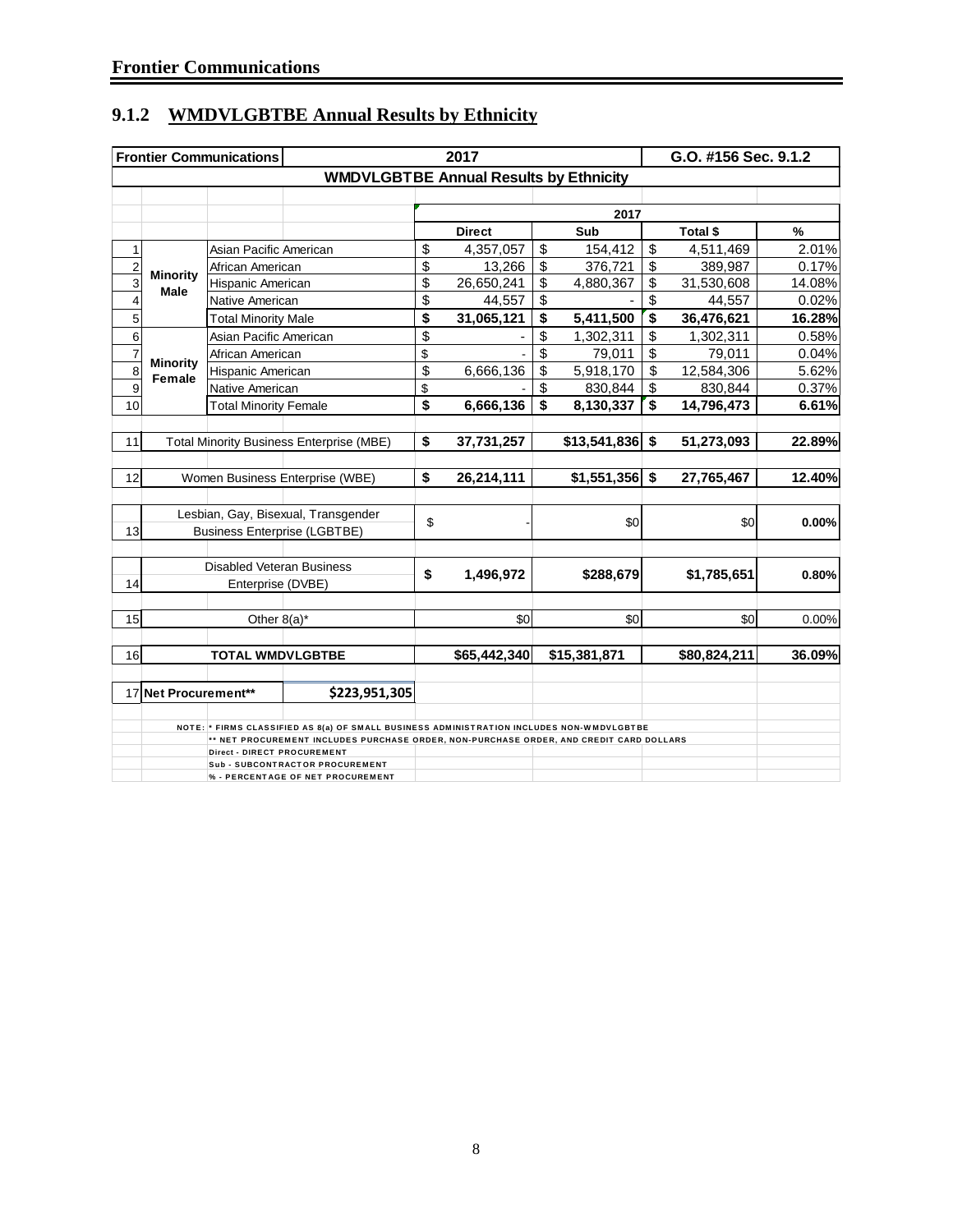| 2017<br>G.O. #156 Sec. 9.1.2<br><b>Frontier Communications</b> |                                      |                              |                                                                                                                        |               |                     |       |                    |        |                     |          |
|----------------------------------------------------------------|--------------------------------------|------------------------------|------------------------------------------------------------------------------------------------------------------------|---------------|---------------------|-------|--------------------|--------|---------------------|----------|
|                                                                |                                      |                              | <b>WMDVLGBTBE Direct Procurement by Product and Service Categories</b>                                                 |               |                     |       |                    |        |                     |          |
|                                                                |                                      |                              |                                                                                                                        |               |                     |       |                    |        |                     |          |
|                                                                |                                      |                              |                                                                                                                        |               | <b>Products</b>     |       | <b>Services</b>    |        | <b>Total</b>        |          |
|                                                                |                                      |                              |                                                                                                                        |               | \$                  | %     | \$                 | $\%$   | \$                  | %        |
| 1                                                              |                                      | Asian Pacific American       |                                                                                                                        | Direct        | \$1,173,988         | 0.52% | \$3,183,069        | 1.42%  | \$4,357,057         | 1.94%    |
| $\overline{\mathbf{c}}$                                        |                                      | African American             |                                                                                                                        | Direct        | \$0                 | 0.00% | \$13,266           | 0.00%  | \$13,266            | 0.00%    |
| 3                                                              | <b>Minority</b><br>Hispanic American |                              |                                                                                                                        | Direct        | \$2,380,650         | 1.06% | \$24,269,591       | 10.80% | \$26,650,241        | 11.86%   |
| $\overline{4}$                                                 | Male                                 | Native American              |                                                                                                                        | Direct        | \$0                 | 0.00% | \$44,557           | 0.02%  | \$44,557            | 0.02%    |
| $\sqrt{5}$                                                     |                                      | <b>Total Minority Male</b>   |                                                                                                                        | Direct        | \$3,554,638         |       | 1.58% \$27,510,483 | 12.24% | \$31,065,121        | 13.82%   |
| $\mathbf 6$                                                    |                                      | Asian Pacific American       |                                                                                                                        | Direct        | \$0                 | 0.00% | \$0                | 0.00%  | \$0                 | 0.00%    |
| $\overline{7}$                                                 |                                      | African American             |                                                                                                                        | Direct        | \$0                 | 0.00% |                    | 0.00%  | \$0                 | 0.00%    |
| $\overline{8}$                                                 | <b>Minority</b><br>Female            | Hispanic American            |                                                                                                                        | Direct        | \$0                 | 0.00% | \$6,666,136        | 2.97%  | \$6,666,136         | 2.97%    |
| 9                                                              |                                      | Native American              |                                                                                                                        | Direct        | \$0                 | 0.00% |                    | 0.00%  | \$0                 | 0.00%    |
| 10                                                             |                                      | <b>Total Minority Female</b> |                                                                                                                        | Direct        | \$0                 | 0.00% | \$6,666,136        | 2.97%  | \$6,666,136         | 2.97%    |
|                                                                |                                      |                              |                                                                                                                        |               |                     |       |                    |        |                     |          |
| 11                                                             |                                      |                              | <b>Total Minority Business Enterprise (MBE)</b>                                                                        | <b>Direct</b> | \$3,554,638         |       | 1.58% \$34,176,619 |        | 15.21% \$37,731,257 | 16.79%   |
|                                                                |                                      |                              |                                                                                                                        |               |                     |       |                    |        |                     |          |
| 12                                                             |                                      |                              | <b>Women Business Enterprise (WBE)</b>                                                                                 | <b>Direct</b> | \$10,207,820        |       | 4.56% \$16,006,291 |        | 7.15% \$26,214,111  | 11.71%   |
|                                                                |                                      |                              |                                                                                                                        |               |                     |       |                    |        |                     |          |
|                                                                |                                      |                              | Lesbian, Gay, Bisexual, Transgender                                                                                    |               |                     |       |                    |        |                     |          |
| 13                                                             |                                      |                              | <b>Business Enterprise (LGBTBE)</b>                                                                                    | <b>Direct</b> | \$0                 | 0.00% | \$0                | 0.00%  | \$0                 | $0.00\%$ |
|                                                                |                                      |                              |                                                                                                                        |               |                     |       |                    |        |                     |          |
|                                                                |                                      |                              | <b>Disabled Veteran Business Enterprise</b>                                                                            |               |                     |       |                    |        |                     |          |
| 14                                                             |                                      |                              | (DVBE)                                                                                                                 | <b>Direct</b> | \$0                 | 0.00% | \$1,496,972        | 0.67%  | \$1,496,972         | 0.67%    |
|                                                                |                                      |                              |                                                                                                                        |               |                     |       |                    |        |                     |          |
| 15                                                             |                                      |                              | Other 8(a)*                                                                                                            | <b>Direct</b> | \$0                 | 0.00% | \$0                | 0.00%  | \$0                 | 0.00%    |
|                                                                |                                      |                              |                                                                                                                        |               |                     |       |                    |        |                     |          |
| 16                                                             |                                      |                              | <b>TOTAL WMDVLGBTBE</b>                                                                                                |               | Direct \$13,762,458 |       | 6.15% \$51,679,882 |        | 23.08% \$65,442,340 | 29.22%   |
|                                                                |                                      |                              |                                                                                                                        |               |                     |       |                    |        |                     |          |
|                                                                | <b>Total Product</b>                 |                              |                                                                                                                        |               |                     |       |                    |        |                     |          |
|                                                                | 17 Procurement                       |                              | \$13,762,458                                                                                                           |               |                     |       |                    |        |                     |          |
|                                                                | <b>Total Service</b>                 |                              |                                                                                                                        |               |                     |       |                    |        |                     |          |
|                                                                | 18 Procurement                       |                              | \$51,679,882                                                                                                           |               |                     |       |                    |        |                     |          |
|                                                                |                                      |                              |                                                                                                                        |               |                     |       |                    |        |                     |          |
|                                                                | 19 Net Procurement**                 |                              | \$223,951,305                                                                                                          |               |                     |       |                    |        |                     |          |
|                                                                |                                      |                              |                                                                                                                        |               |                     |       |                    |        |                     |          |
|                                                                | <b>Total Number of</b>               |                              |                                                                                                                        |               |                     |       |                    |        |                     |          |
|                                                                | <b>WMDVLGBTBEs that</b>              |                              |                                                                                                                        |               |                     |       |                    |        |                     |          |
|                                                                | 20 Received Direct Spend             |                              | 47                                                                                                                     |               |                     |       |                    |        |                     |          |
|                                                                |                                      |                              |                                                                                                                        |               |                     |       |                    |        |                     |          |
|                                                                |                                      |                              | NOTE: * FIRMS CLASSIFIED AS 8(a) OF SMALL BUSINESS ADMINISTRATION INCLUDES NON-WMDVLGBTBE                              |               |                     |       |                    |        |                     |          |
|                                                                |                                      |                              | ** NET PROCUREMENT INCLUDES PURCHASE ORDER, NON-PURCHASE ORDER, AND CREDIT CARD DOLLARS<br>Direct - DIRECT PROCUREMENT |               |                     |       |                    |        |                     |          |
|                                                                |                                      |                              | <b>Sub - SUBCONTRACTOR PROCUREMENT</b>                                                                                 |               |                     |       |                    |        |                     |          |
|                                                                |                                      |                              | % - PERCENTAGE OF NET PROCUREMENT                                                                                      |               |                     |       |                    |        |                     |          |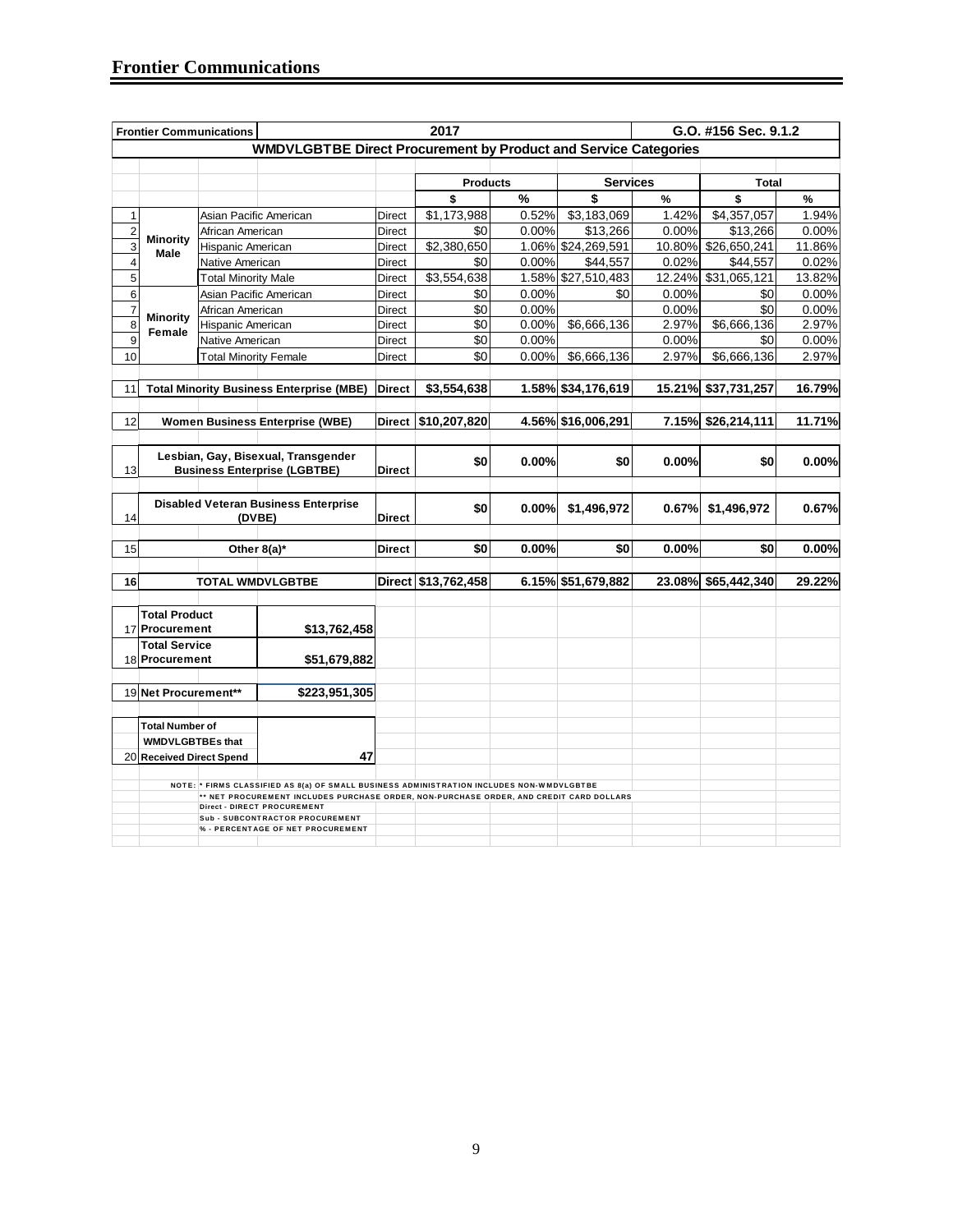|                         |                           | <b>Frontier Communications</b>                  |                                                                                           |     | 2017          |                 |                    |       | G.O. #156 Sec. 9.1.2 |       |
|-------------------------|---------------------------|-------------------------------------------------|-------------------------------------------------------------------------------------------|-----|---------------|-----------------|--------------------|-------|----------------------|-------|
|                         |                           |                                                 | WMDVLGBTBE Subcontractor Procurement by Product and Service Categories                    |     |               |                 |                    |       |                      |       |
|                         |                           |                                                 |                                                                                           |     |               |                 |                    |       |                      |       |
|                         |                           |                                                 |                                                                                           |     |               | <b>Products</b> | <b>Services</b>    |       | <b>Total</b>         |       |
|                         |                           |                                                 |                                                                                           |     | \$            | $\%$            | \$                 | $\%$  | \$                   | $\%$  |
| $\mathbf{1}$            |                           | Asian Pacific American                          |                                                                                           | Sub | 180           | 0.00%           | 154,232            | 0.06% | \$154,412            | 0.06% |
| $\overline{\mathbf{c}}$ | <b>Minority</b>           | African American                                |                                                                                           | Sub | 38,683        | 0.01%           | 338,038            | 0.15% | \$376,721            | 0.16% |
| 3                       | Male                      | Hispanic American                               |                                                                                           | Sub | 0             | 0.00%           | 4,880,367          | 2.18% | \$4,880,367          | 2.18% |
| 4                       |                           | Native American                                 |                                                                                           | Sub | $\mathbf 0$   | 0.00%           | 0                  | 0.00% | \$0                  | 0.00% |
| 5                       |                           | <b>Total Minority Male</b>                      |                                                                                           | Sub | 38,863        | 0.01%           | \$5,372,637        | 2.39% | \$5,411,500          | 2.40% |
| 6                       |                           | Asian Pacific American                          |                                                                                           | Sub | 60,035        | 0.02%           | 1,242,276          | 0.55% | \$1,302,311          | 0.57% |
| $\overline{7}$          |                           | African American                                |                                                                                           | Sub | 73,346        | 0.03%           | 5,665              | 0.00% | \$79,011             | 0.03% |
| 8                       | <b>Minority</b><br>Female | Hispanic American                               |                                                                                           | Sub | 56,556        | 0.02%           | 5,861,614          | 2.62% | \$5,918,170          | 2.64% |
| 9                       |                           | Native American                                 |                                                                                           | Sub | 0             | 0.00%           | 830,844            | 0.37% | \$830,844            | 0.37% |
| 10                      |                           | <b>Total Minority Female</b>                    |                                                                                           | Sub | 189,937       | 0.07%           | 7,940,399          | 3.54% | \$8,130,336          | 3.61% |
|                         |                           |                                                 |                                                                                           |     |               |                 |                    |       |                      |       |
| 11                      |                           | <b>Total Minority Business Enterprise (MBE)</b> |                                                                                           |     | Sub \$228,800 |                 | 0.08% \$13,313,036 |       | 5.93% \$13,541,836   | 6.01% |
|                         |                           |                                                 |                                                                                           |     |               |                 |                    |       |                      |       |
| 12                      |                           | <b>Women Business Enterprise (WBE)</b>          |                                                                                           |     | Sub \$317,886 | 0.14%           | \$1,233,470        | 0.55% | \$1,551,356          | 0.69% |
|                         |                           |                                                 |                                                                                           |     |               |                 |                    |       |                      |       |
|                         |                           |                                                 | Lesbian, Gay, Bisexual, Transgender Business                                              |     | \$0           | 0.00%           | \$0                | 0.00% | \$0                  | 0.00% |
| 13                      |                           | <b>Enterprise (LGBTBE)</b>                      |                                                                                           | Sub |               |                 |                    |       |                      |       |
|                         |                           |                                                 |                                                                                           |     |               |                 |                    |       |                      |       |
|                         |                           |                                                 |                                                                                           |     | \$0           | 0.00%           | \$288,679          | 0.13% | \$288,679            | 0.13% |
| 14                      |                           |                                                 | Disabled Veteran Business Enterprise (DVBE)                                               | Sub |               |                 |                    |       |                      |       |
|                         |                           |                                                 |                                                                                           |     |               |                 |                    |       |                      |       |
| 15                      |                           | Other 8(a)*                                     |                                                                                           | Sub | \$0           | 0.00%           | \$0                | 0.00% | \$0                  | 0.00% |
|                         |                           |                                                 |                                                                                           |     |               |                 |                    |       |                      |       |
| 16                      |                           | <b>TOTAL WMDVLGBTBE</b>                         |                                                                                           | Sub | \$546,686     |                 | 0.24% \$14,835,185 |       | 6.61% \$15,381,871   | 6.87% |
|                         |                           |                                                 |                                                                                           |     |               |                 |                    |       |                      |       |
|                         |                           |                                                 |                                                                                           |     |               |                 |                    |       |                      |       |
|                         |                           | 17 Total Product Procurement                    | \$546,686                                                                                 |     |               |                 |                    |       |                      |       |
|                         |                           |                                                 |                                                                                           |     |               |                 |                    |       |                      |       |
|                         |                           | 18 Total Service Procurement                    | \$14,835,185                                                                              |     |               |                 |                    |       |                      |       |
|                         |                           |                                                 |                                                                                           |     |               |                 |                    |       |                      |       |
|                         | 19 Net Procurement**      |                                                 | \$223,951,305                                                                             |     |               |                 |                    |       |                      |       |
|                         |                           |                                                 | NOTE: * FIRMS CLASSIFIED AS 8(a) OF SMALL BUSINESS ADMINISTRATION INCLUDES NON-WMDVLGBTBE |     |               |                 |                    |       |                      |       |
|                         |                           |                                                 | ** NET PROCUREMENT INCLUDES PURCHASE ORDER, NON-PURCHASE ORDER, AND CREDIT CARD DOLLARS   |     |               |                 |                    |       |                      |       |
|                         |                           | <b>Direct - DIRECT PROCUREMENT</b>              |                                                                                           |     |               |                 |                    |       |                      |       |
|                         |                           | <b>Sub - SUBCONTRACTOR PROCUREMENT</b>          |                                                                                           |     |               |                 |                    |       |                      |       |
|                         |                           | % - PERCENTAGE OF NET PROCUREMENT               |                                                                                           |     |               |                 |                    |       |                      |       |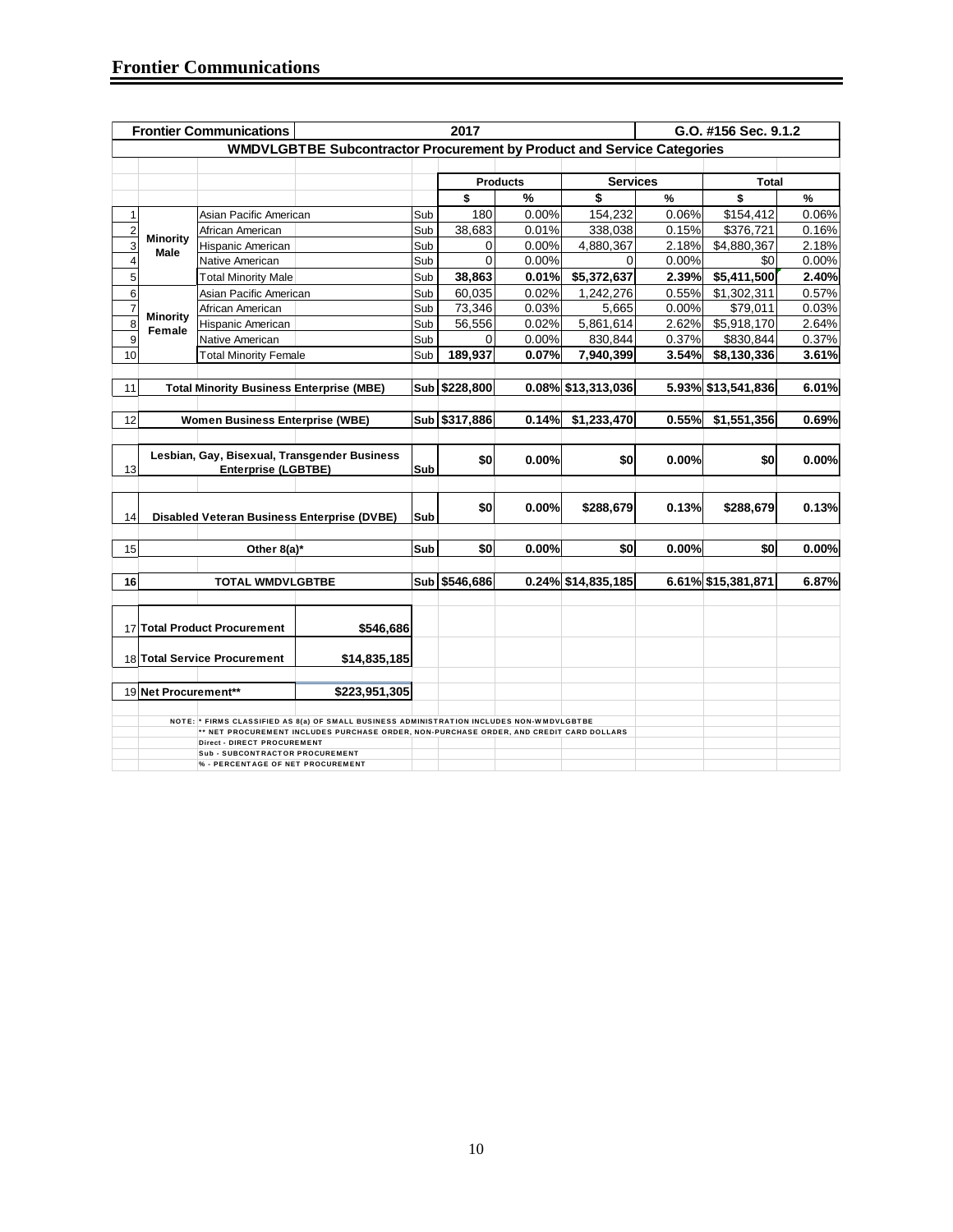#### **Frontier Communications**

| <b>Frontier Communications</b>                                                         |                          |                               |                       |                         |          |                                                                 | 2017                 |                        |                    |                           |                       | G. O. #156 Sec 9.1.2       |                   |              |                      |                      |
|----------------------------------------------------------------------------------------|--------------------------|-------------------------------|-----------------------|-------------------------|----------|-----------------------------------------------------------------|----------------------|------------------------|--------------------|---------------------------|-----------------------|----------------------------|-------------------|--------------|----------------------|----------------------|
|                                                                                        |                          |                               |                       |                         |          | <b>WMDVLGBTBE Procurement by Standard Industrial Categories</b> |                      |                        |                    |                           |                       |                            |                   |              |                      |                      |
|                                                                                        |                          |                               |                       |                         |          |                                                                 |                      |                        |                    |                           |                       |                            |                   |              |                      |                      |
|                                                                                        |                          |                               |                       |                         |          |                                                                 |                      |                        |                    |                           |                       | Lesbian. Gav.<br>Bisexual. | <b>Disabled</b>   |              |                      |                      |
|                                                                                        |                          |                               |                       |                         |          |                                                                 |                      |                        |                    | <b>Minority</b>           | Women                 | Transgender                | Veterans          |              |                      |                      |
|                                                                                        |                          |                               |                       |                         |          |                                                                 |                      |                        |                    | <b>Business</b>           | <b>Business</b>       | <b>Business</b>            | <b>Business</b>   |              |                      |                      |
|                                                                                        |                          | <b>Asian Pacific American</b> |                       | <b>African American</b> |          | <b>Hispanic American</b>                                        |                      | <b>Native American</b> |                    | <b>Enterprise</b>         | <b>Enterprise</b>     | Enterprise                 | <b>Enterprise</b> |              | Total                | Total                |
| <b>SIC Category</b>                                                                    |                          | Male                          | Female                | Male                    | Female   | Male                                                            | Female               | Male                   | Female             | (MBE)                     | (WBE)                 | (LGBTBE)                   | (DVBE)            | Other 8(a)** | <b>WMDVLGBTBE</b>    | <b>Dollars</b>       |
| 15: Building Construction - General                                                    | $\boldsymbol{s}$         | \$0                           | \$0                   | \$0                     | \$0      | \$15,691,069                                                    | \$0                  | \$0                    | \$0                | \$15,691,069              | \$11,909,369          | \$0                        | \$1,785,651       |              | \$29,386,089         | \$29,386,089         |
| <b>Contractors &amp; Operative Builders</b>                                            | $\frac{1}{2}$            |                               |                       |                         |          | 7%                                                              |                      |                        |                    | 7.01%                     | 5.31%                 |                            | 0.80%             |              | 13.12%               | 13.12%               |
| 47: Transportation Services                                                            | $\pmb{\mathsf{s}}$       | \$0                           | \$0                   | \$0                     | \$0      | \$0                                                             | \$0                  | \$0                    | \$0                |                           | \$9,490,916           | \$0                        | \$0               |              | \$9,490,916          | \$9,490,916          |
|                                                                                        | $\frac{1}{2}$            |                               |                       |                         |          |                                                                 |                      |                        |                    |                           | 4.23%                 |                            |                   |              | 4.23%                | 4.23%                |
| 87: Facilities - Commercial Janitorial                                                 | $\mathsf{s}$<br>\$       | 3,115,858                     | \$0                   | \$0                     | \$0      | \$5.632.070                                                     | \$1.673.679          | \$0                    | \$0                | \$10,421,607              | \$4,694,356           | \$0                        | \$0               | \$0          | \$15,115,963         | \$15,115,963         |
|                                                                                        | $\frac{9}{6}$            | 1.4%                          |                       |                         |          | 2.5%                                                            | 0.7%                 |                        |                    | \$<br>4.65                | 2.1%                  |                            |                   |              | 6.8%                 | 6.90%                |
| 75: Automotive Repair and Services                                                     | $\frac{1}{\%}$           | \$0.00                        | \$0                   | \$0                     | \$0      | \$0.00                                                          | \$96,622             | \$0                    | \$0                | \$96,622                  | \$11,007              | \$0                        | \$0               | \$0          | \$107,629            | \$107,638            |
|                                                                                        |                          |                               |                       |                         |          |                                                                 | 0.04%                |                        |                    | 0.04%                     | 0.0%                  |                            |                   |              | 0.04%                | 0.04%                |
| <b>73: Business Services</b>                                                           | $s$ s                    | 753,714                       | \$1,242,276 \$338,038 |                         | \$73,346 | \$2.161                                                         | \$4,984,426          |                        | \$44,557 \$830,844 |                           | \$0 \$ 604,753        | \$0                        |                   | \$0          | \$8,874,115          | \$8,874,115          |
|                                                                                        | $\frac{9}{6}$            | 0.3%                          | 0.6%                  | 0.15%                   | 0.03%    | 0.00%                                                           | 2.22%                | 0.01%                  | 0.37%              |                           | 0.28%                 |                            |                   |              | 3.97%                | 3.97%                |
| 81: Legal Services                                                                     | $s$ s                    | 176.931                       | \$0                   | \$0                     | \$0      | \$0                                                             | \$0                  | \$0                    | \$0                |                           | $$176,931$ \$ 176,931 | \$0                        | \$0               | \$0          | \$176,931            | 176,931<br>- \$      |
|                                                                                        | %                        | 0.07%                         |                       |                         |          |                                                                 |                      |                        |                    | 0.07%                     | 0.07%                 |                            |                   |              | 0.07%                | 0.07%                |
| <b>48: Communications</b>                                                              | $\overline{\mathbf{s}}$  | \$267.349                     | \$0                   | \$13,266                | \$0      | \$8.552.332                                                     | \$0                  | \$0                    | \$0                | \$8,832,947               | \$371,878             | \$0                        | \$0.00            | $s$ ol $s$   | 9,204,825            | \$9,204,825          |
|                                                                                        | ls is                    | 0.12%<br>197.530              | \$60.035              | 0.00%<br>\$38,683       |          | 3.82%<br>\$5.665 \$1.623.440                                    | 0.00%<br>\$5.829.579 | 0.00%<br>\$0           | 0.00%<br>\$0       | 3.82%                     | 0.16%<br>\$482,849    | \$0                        | \$0               | \$0          | 4.11%<br>\$8,237,781 | 4.11%<br>\$8,237,781 |
| 36: Electric, Electrical Equipment &<br>ComponentsNetwork Electronics and Equipment  % |                          |                               | 0.0%                  | 0.0%                    | 0.0%     | 0.72%                                                           | 2.6%                 | 0.0%                   | 0.0%               | \$7,754,932<br>3.46%      | 0.2%                  |                            |                   |              | 3.67%                | 3.67%                |
|                                                                                        | \$                       | \$0                           | \$0                   | \$0                     | \$0      | \$26,190                                                        | \$0                  | \$0                    | \$0                | \$26,190                  | \$18,201              | \$0                        | \$0               | \$0          | \$44,391             | \$44,391             |
| 17: Construction Special Trade                                                         | ℅                        |                               | 0.0%                  | 0.0%                    | 0.0%     | 0.01                                                            | 0.0%                 | 0.0%                   | 0.0%               | 0.01%                     | 0.0%                  |                            |                   |              | 0.0%                 | 0.00%                |
|                                                                                        | $\pmb{\mathsf{s}}$<br>\$ |                               | \$0                   | \$0                     | \$0      | 3346                                                            | \$0                  | \$0                    | \$0                | \$3,346                   | \$5,217               | \$0                        | \$0               | \$0          | \$8.563              | \$8,563              |
| 76: Miscellaneous Repair Services                                                      | $\frac{9}{6}$            |                               | 0.0%                  | 0.0%                    | 0.0%     | 0.0%                                                            | 0.0%                 | 0.0%                   | 0.0%               | 0.0%                      | 0.0%                  |                            |                   |              | 0.0%                 | 0.00%                |
|                                                                                        | l\$                      | \$87                          | \$0                   | \$0                     | \$0      | \$0                                                             | \$0                  | \$0                    | \$0                | \$87                      | \$0                   | \$0                        | \$0               | \$0          | \$87                 | \$87                 |
| 89: Miscellaneous Services                                                             | $\frac{9}{6}$            | 0.00%                         | 0.00%                 | 0.00%                   | 0.00%    | 0.00%                                                           | 0.00%                | 0.00%                  | 0.00%              | 0.00%                     | 0.00%                 | 0.00%                      | 0.00%             | 0.00%        | 0.00%                | 0.00%                |
| <b>TOTAL</b>                                                                           | l\$                      | \$4,511,469                   | \$1.302.311           | \$389.987               | \$79.011 | \$31.530.608  \$12.584.306                                      |                      |                        | \$44,557 \$830,844 | \$51,273,093 \$27,765,467 |                       | \$O                        | \$1,785,651       | n            | \$80,824,211         | \$80,824,211         |
|                                                                                        | $\frac{1}{2}$            | 2.01%                         | 0.58%                 | 0.17%                   | 0.04%    | 14.07%                                                          | 5.62%                | 0.02%                  | 0.37%              | 22.89%                    | 12.40%                |                            | 0.80%             |              | 36.09%               | 36.09%               |

**NOTE:\*FIRMS WITH MULIT MINORITY OWNERSHIP STATUS**

**\*\*FIRMS CLASSIFIED AS 8(a) OF SMALL BUSINESS ADMINISTRATION INCLUDES NON-WMDVLGBTBE**

**\*\*\*NET PROCUREMENT INCLUDES PURCHASE ORDER, NON-PURCHASE ORDER, AND CREDIT CARD DOLLARS**

**TOTAL DOLLARS - TOTAL PROCUREMENT DOLLAR AMOUNT IN THE SPECIFIC SIC CATEGORY** 

**% - PERCENTAGE OF TOTAL DOLLARS**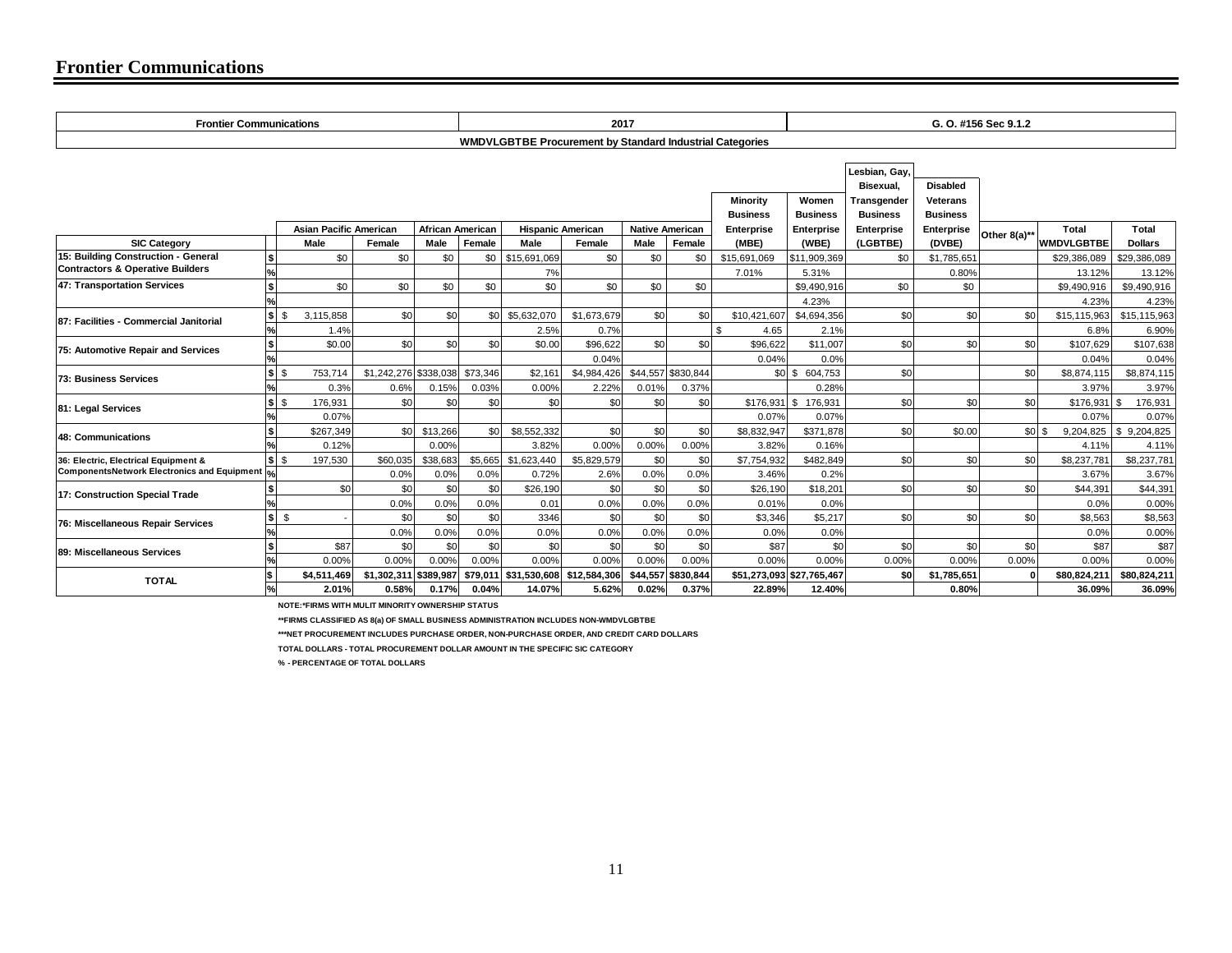## **Frontier Communications**

|                       | <b>Frontier Communications</b>     |                |               |                                |             | 2017                                                                                      |                |                | G. O. #156 Sec 9.1.2 (D.11-05-019 & D.06-11-028) |                |              |                    |
|-----------------------|------------------------------------|----------------|---------------|--------------------------------|-------------|-------------------------------------------------------------------------------------------|----------------|----------------|--------------------------------------------------|----------------|--------------|--------------------|
|                       |                                    |                |               |                                |             | Number of WMDVLGBTBE Suppliers and Revenue Reported to the Clearinghouse                  |                |                |                                                  |                |              |                    |
|                       |                                    |                |               |                                |             |                                                                                           |                |                |                                                  |                |              |                    |
|                       |                                    |                |               |                                |             |                                                                                           |                |                |                                                  |                |              |                    |
|                       |                                    |                |               |                                |             | Data on Number of Suppliers                                                               |                |                |                                                  |                |              |                    |
|                       |                                    |                |               | <b>Revenue Reported to CHS</b> |             |                                                                                           |                |                | Utility-Specific 2017 Summary                    |                |              |                    |
| # WMDVLGBTBEs         | <b>MBE</b>                         | <b>WBE</b>     | <b>LGBTBE</b> | <b>DVBE</b>                    | Other 8(a)* | <b>Grand Total</b>                                                                        | <b>MBE</b>     | <b>WBE</b>     | <b>LGBTBE</b>                                    | <b>DVBE</b>    | Other 8(a)*  | <b>Grand Total</b> |
| Under \$1 million     | 4                                  | $\overline{4}$ | $\mathbf 0$   | $\mathbf{1}$                   | $\mathbf 0$ | 12                                                                                        | $\overline{4}$ | $\overline{4}$ | $\mathbf 0$                                      | 1              | 0            | 12                 |
| Under \$5 million     | 5                                  | 6              | $\mathbf 0$   | $\mathcal{P}$                  | $\Omega$    | 9                                                                                         | 5              | 6              | $\Omega$                                         | $\overline{2}$ | $\Omega$     | 9                  |
| Under \$10 million    | $\overline{2}$                     | 8              | $\mathbf 0$   | $\mathbf 0$                    | $\mathbf 0$ | 12                                                                                        | $\overline{2}$ | 8              | $\mathbf 0$                                      | $\mathbf 0$    | 0            | 12                 |
| Above \$10 million    | $\overline{9}$                     | 6              | $\mathbf 0$   | $\mathbf 0$                    | $\mathbf 0$ | $\overline{7}$                                                                            | 9              | 6              | $\mathbf 0$                                      | $\mathbf 0$    | $\mathbf{0}$ | $\overline{7}$     |
| <b>TOTAL</b>          | 20                                 | 24             | $\mathbf 0$   | 3                              | $\mathbf 0$ | 47                                                                                        | 20             | 24             | $\mathbf 0$                                      | 3              | $\mathbf{0}$ | 47                 |
|                       |                                    |                |               |                                |             |                                                                                           |                |                |                                                  |                |              |                    |
|                       |                                    |                |               |                                |             |                                                                                           |                |                |                                                  |                |              |                    |
|                       |                                    |                |               |                                |             | <b>Revenue and Payment Data</b>                                                           |                |                |                                                  |                |              |                    |
|                       |                                    |                |               | <b>Revenue Reported to CHS</b> |             |                                                                                           |                |                | Utility-Specific 2017 Summary                    |                |              |                    |
| <b>WMDVLGBTBE \$M</b> | <b>MBE</b>                         | <b>WBE</b>     | <b>LGBTBE</b> | <b>DVBE</b>                    | Other 8(a)* | <b>Grand Total</b>                                                                        | <b>MBE</b>     | <b>WBE</b>     | <b>LGBTBE</b>                                    | <b>DVBE</b>    | Other 8(a)*  | <b>Grand Total</b> |
| Under \$1 million     | \$2,253,265                        | \$4,397,567    | \$0           | \$6,650,832                    | \$0         | \$6,650,832                                                                               | \$2,741,577    | \$5,890,517    | \$0                                              | SO             | \$0          | \$8,632,094        |
| Under \$5 million     | \$3,422,286                        | \$8,330,191    | \$0           | \$2,876,000                    | \$0         | \$14,628,477                                                                              | \$14,028,704   | \$4,872,414    | S <sub>0</sub>                                   | \$288.679      | \$0          | \$19,189,797       |
| Under \$10 million    | \$1,516,440,078                    | \$554,682      | \$0           | \$3,253,131                    | \$0         | \$1,520,247,891                                                                           | \$7,970,967    | \$8,417,503    | \$0                                              | \$1,496,972    | \$0          | \$17,885,442       |
| Above \$10 million    | \$56,489,100                       | \$15,786,508   | \$0           | \$13,038,000                   | \$0         | \$85,313,608                                                                              | \$26,938,724   | \$8,178,154    | \$0                                              | \$0            | \$0          | \$35,116,878       |
|                       | TOTAL \$1,578,604,729              | \$29.068.948   | \$0           | \$19,167,131                   | \$0         | \$1,626,840,808                                                                           | \$51.679.972   | \$27.358.588   | \$0                                              | \$1,785,651    | \$0          | \$80,824.211       |
|                       |                                    |                |               |                                |             |                                                                                           |                |                |                                                  |                |              |                    |
|                       |                                    |                |               |                                |             | NOTE: * FIRMS CLASSIFIED AS 8(a) OF SMALL BUSINESS ADMINISTRATION INCLUDES NON-WMDVLGBTBE |                |                |                                                  |                |              |                    |
|                       | <b>CHS: SUPPLIER CLEARINGHOUSE</b> |                |               |                                |             |                                                                                           |                |                |                                                  |                |              |                    |
|                       |                                    |                |               |                                |             |                                                                                           |                |                |                                                  |                |              |                    |

| <b>Frontier Communications</b> | 2017                                                         | G.O. #156 Sec. 9.1.2 |
|--------------------------------|--------------------------------------------------------------|----------------------|
|                                | <b>Description of WMDVLGBTBEs with CA Majority Workforce</b> |                      |

This information is not readily accessible and is not tracked by Frontier.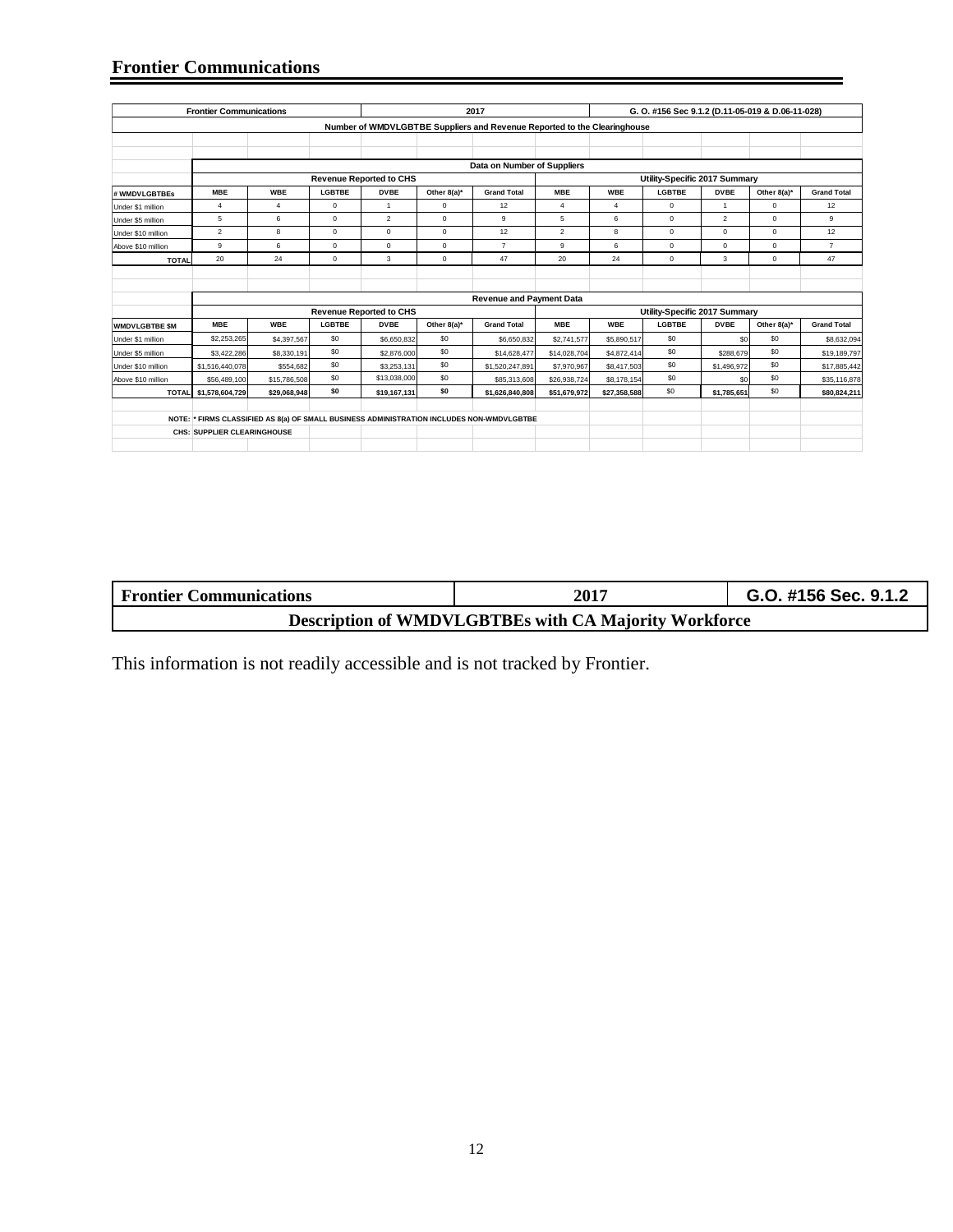| <b>Frontier Communications</b> | 2017                               | G.O. #156 Sec. 9.1.3 |
|--------------------------------|------------------------------------|----------------------|
|                                | <b>WMDVLGBTBE Program Expenses</b> |                      |

The following is a summary of Frontier's WMDVLGBTBE program expenses incurred in 2017.

| No.            | <b>Expense Category</b>       |              | 2017      |
|----------------|-------------------------------|--------------|-----------|
|                | Wages                         |              | \$250,000 |
| $\overline{2}$ | Other Employee Expenses       |              | \$10,500  |
| 3              | <b>Program Expenses</b>       |              | \$4800    |
| 4              | <b>Community Sponsorships</b> |              | \$259,000 |
| 5              | <b>Reporting Expenses</b>     |              | \$87,000  |
| 6              | Training                      |              | \$5,000   |
|                | Consultants                   |              | \$0       |
| 8              | $Other-Technology$            |              | \$50,000  |
| 9              |                               | <b>TOTAL</b> | \$666,300 |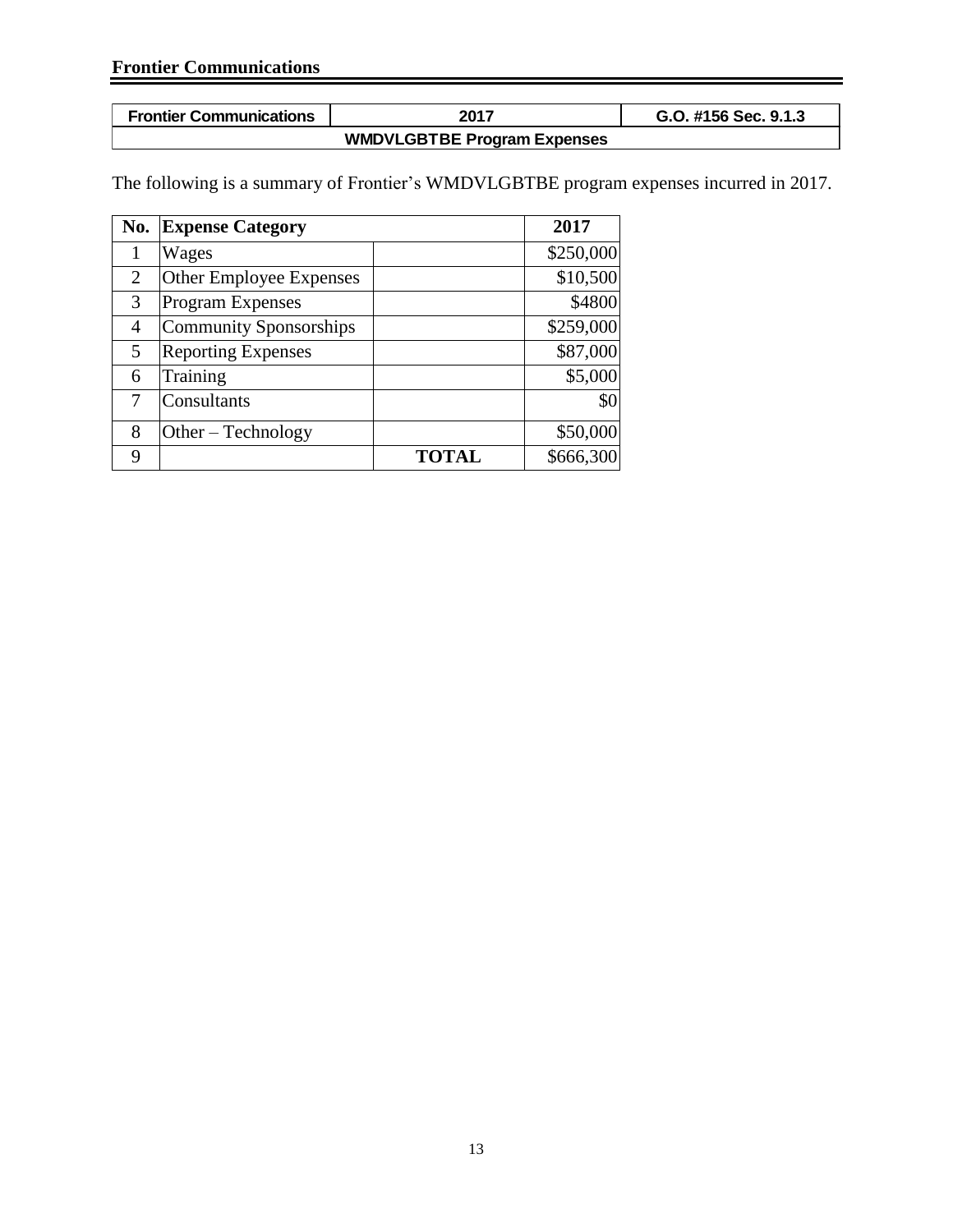### **9.1.4 A DESCRIPTION OF PROGRESS IN MEETING OR EXCEEDING SET GOALS AND AN EXPLANATION OF ANY CIRCUMSTANCES THAT MAY HAVE CAUSED THE UTILITY TO FALL SHORT OF ITS GOALS**

In 2017, Frontier spent 36.09 percent of its procurement dollars with women, minority, and disabled veteran owned business enterprises. Frontier exceeded the GO 156 diversity spend goals for women and minority owned business enterprises. However, Frontier's efforts with "DVLGBTBE" fell short due to the lack of DVLGBTBE suppliers supporting next generation technology. In 2018, the supplier diversity team will continue to work closely within the supply chain/strategic sourcing team to identify opportunities for DVLGBTBE to be included in Frontier's business proposals for various contracts.

| <b>Frontier Communications</b>                                                | 2017                                | G.O. #156 Sec. 9.1.4 |  |  |  |  |  |  |  |  |  |
|-------------------------------------------------------------------------------|-------------------------------------|----------------------|--|--|--|--|--|--|--|--|--|
|                                                                               | <b>WMDVLGBTBE Results and Goals</b> |                      |  |  |  |  |  |  |  |  |  |
|                                                                               |                                     |                      |  |  |  |  |  |  |  |  |  |
|                                                                               |                                     |                      |  |  |  |  |  |  |  |  |  |
| Category                                                                      | 2017 Results                        | 2017 Goals           |  |  |  |  |  |  |  |  |  |
| <b>Minority Men</b>                                                           | 16.28%                              | 15.00%               |  |  |  |  |  |  |  |  |  |
| <b>Minority Women</b>                                                         | 6.61%                               | 5.00%                |  |  |  |  |  |  |  |  |  |
| <b>Minority Business Enterprise</b><br>(MBE)                                  | 22.89%                              | 0.00%                |  |  |  |  |  |  |  |  |  |
| <b>Women Business Enterprise</b><br>(WBE)                                     | 12.40%                              | 0.00%                |  |  |  |  |  |  |  |  |  |
| Lesbian, Gay, Bisexual,<br><b>Transgender Business Enterprise</b><br>(LGBTBE) | 0.00%                               | 0.00%                |  |  |  |  |  |  |  |  |  |
| <b>Disabled Veteran Business</b><br>(DVBE)                                    | 0.80%                               | 1.50%                |  |  |  |  |  |  |  |  |  |
| <b>TOTAL WMDVLGBTBE</b>                                                       | <b>36.09%</b>                       | 21.50%               |  |  |  |  |  |  |  |  |  |
| % - PERCENTAGE OF NET PROCUREMENT                                             |                                     |                      |  |  |  |  |  |  |  |  |  |

Frontier closely monitored progress and took additional steps to meet its WMDVLGBTBE goals through the procurement opportunities associated with building the infrastructure and platform for our network. Frontier's supplier diversity team led a strategic cross-functional effort to identify key focus areas. The team targeted large and small Request for Proposals ("RFP") across the various products/services that had California spend impact. Some of these products and services included facilities, fiber optic cable, inside wire, network construction, and fiber to the premises ("FTTP") products. The supplier diversity team worked directly with cross-functional teams to ensure that MWDVLGBTBE suppliers were considered for every opportunity.

Frontier's 2017 results reflect these efforts.

| Category                      | 2015      | 2016         | 2017         |
|-------------------------------|-----------|--------------|--------------|
| <b>Total MWDVLGBTBE Spend</b> | \$711,231 | \$52,510,165 | \$80,824,211 |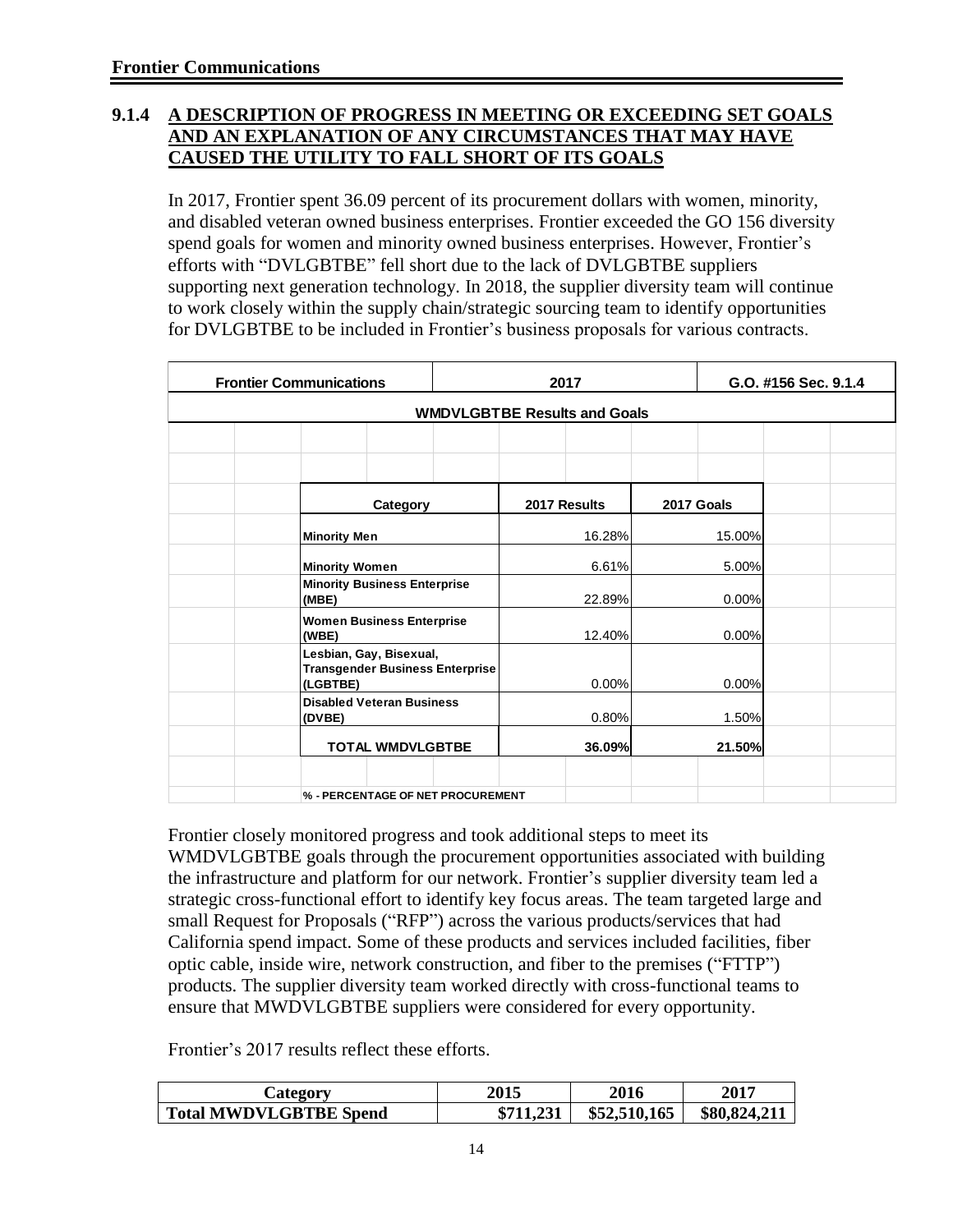| <b>MBE</b> Total  | \$17,503  | \$34,284,530 | \$51,273,093 |
|-------------------|-----------|--------------|--------------|
| <b>WBE</b> Total  | \$691,292 | \$17,535,088 | \$27,765,467 |
| <b>DVBE</b> Total | \$2,436   | \$661,973    | \$1,785,651  |
| <b>LGBT</b> Total | \$0       | \$28,574     | \$0          |

The 2017 reported WMDVLGBTBE overall expenditures for Frontier increased by \$28,314,046 over gross procurement in 2016 (\$80,824,211 versus \$52,510,165) year over year. This increase is attributed to significant improvements made by our supplier diversity team.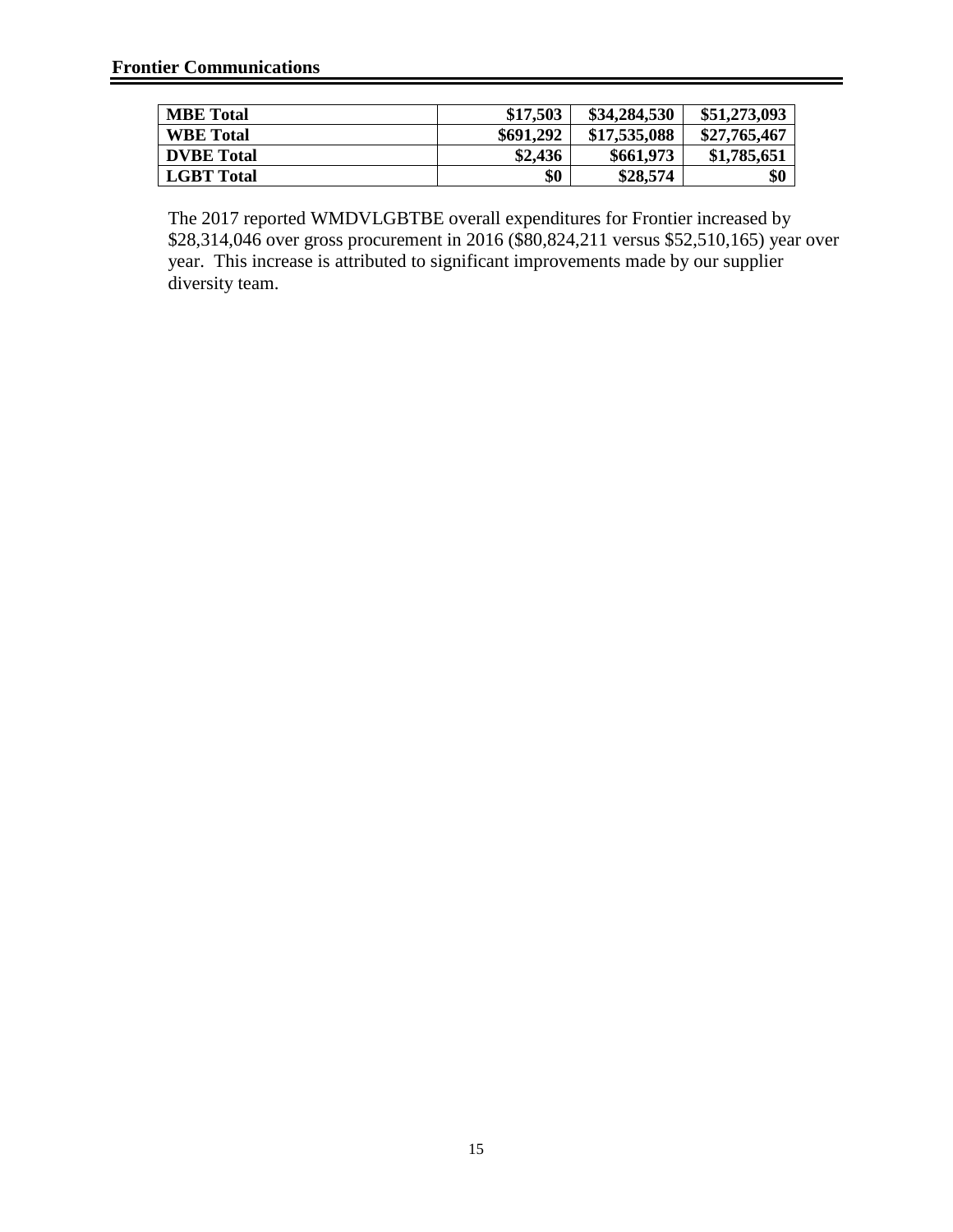#### **9.1.5 DESCRIPTION OF PRIME CONTRACTOR UTILIZATION OF WMDVLGBTBE SUBCONTRACTORS**

Frontier's supply chain/strategic sourcing department continued to focus on second tier spend that provided a direct means to increase contracting opportunities for WMDVLGBTBEs through prime supplier engagement.

Frontier's supply chain/strategic sourcing department continued to ensure clauses are included in applicable supplier agreements. We also requested that new suppliers certify WMDVLGBTBE status during initial registration via our online portal. Frontier's supply chain/strategic sourcing department also worked with prime suppliers to ensure utilization of diverse suppliers and to ensure they meet their utilization requirements, explored areas of opportunity and expansion.

| <b>Frontier Communications</b> |                                                                                          | 2017                      |                                                                  | G.O. #156 Sec. 9.1.5                                   |                                                                                               |                                                                                      |             |                                   |  |  |
|--------------------------------|------------------------------------------------------------------------------------------|---------------------------|------------------------------------------------------------------|--------------------------------------------------------|-----------------------------------------------------------------------------------------------|--------------------------------------------------------------------------------------|-------------|-----------------------------------|--|--|
|                                | Summary of Prime Contractor Utilization of WMDVLGBTBE Subcontractors                     |                           |                                                                  |                                                        |                                                                                               |                                                                                      |             |                                   |  |  |
|                                |                                                                                          |                           |                                                                  |                                                        |                                                                                               |                                                                                      |             |                                   |  |  |
|                                | <b>Minority</b><br>Male                                                                  | <b>Minority</b><br>Female | <b>Minority</b><br><b>Business</b><br><b>Enterprise</b><br>(MBE) | Women<br><b>Business</b><br><b>Enterprise</b><br>(WBE) | Lesbian, Gay,<br>Bisexual,<br>Transgender<br><b>Business</b><br><b>Enterprise</b><br>(LGBTBE) | <b>Disabled</b><br><b>Veterans</b><br><b>Business</b><br><b>Enterprise</b><br>(DVBE) | Other 8(a)* | <b>TOTAL</b><br><b>WMDVLGBTBE</b> |  |  |
| Direct \$                      | \$<br>31,065,121                                                                         |                           | \$6,666,136 \$37,731,257                                         | \$26,214,111                                           |                                                                                               | \$0 \$1,496,972                                                                      | \$0         | \$65,442,340                      |  |  |
| <b>Subcontracting \$</b>       | \$5,411,500                                                                              | \$8,130,336               | \$13,541,836                                                     | \$0<br>\$1,551,356                                     |                                                                                               | \$288,679                                                                            | \$0         | \$15,381,871                      |  |  |
| Total \$                       |                                                                                          |                           | \$36,476,621 \$14,796,472 \$51,273,093                           | \$27,765,467                                           |                                                                                               | \$0 \$1,785,651                                                                      | \$0         | \$80,824,211                      |  |  |
|                                |                                                                                          |                           |                                                                  |                                                        |                                                                                               |                                                                                      |             |                                   |  |  |
| Direct%                        | 13.82%                                                                                   | 2.97%                     | 16.79%                                                           | 11.71%                                                 | 0.00%                                                                                         | 0.67%                                                                                | 0.00%       | 29.22%                            |  |  |
| Subcontracting %               | 2.40%                                                                                    | 3.61%                     | 6.01%                                                            | 0.69%                                                  | 0.00%                                                                                         | 0.13%                                                                                | 0.00%       | 6.87%                             |  |  |
| Total %                        | 16.22%                                                                                   | 6.58%                     | 22.89%                                                           | 12.40%                                                 | 0.00%                                                                                         | 0.80%                                                                                | 0.00%       | 36.09%                            |  |  |
| Net Procurement**              |                                                                                          | \$223,951,305             |                                                                  |                                                        |                                                                                               |                                                                                      |             |                                   |  |  |
|                                | NOTE: *FIRMS CLASSIFIED AS 8(a) OF SMALL BUSINESS ADMINISTRATION INCLUDES NON-WMDVLGBTBE |                           |                                                                  |                                                        |                                                                                               |                                                                                      |             |                                   |  |  |
|                                | **NET PROCUREMENT INCLUDES PURCHASE ORDER, NON-PURCHASE ORDER, AND CREDIT CARD DOLLARS   |                           |                                                                  |                                                        |                                                                                               |                                                                                      |             |                                   |  |  |
|                                | % - PERCENTAGE OF NET PROCUREMENT                                                        |                           |                                                                  |                                                        |                                                                                               |                                                                                      |             |                                   |  |  |
|                                | <b>Direct - DIRECT PROCUREMENT</b>                                                       |                           |                                                                  |                                                        |                                                                                               |                                                                                      |             |                                   |  |  |
|                                | <b>Sub-SUBCONTRACTOR PROCUREMENT</b>                                                     |                           |                                                                  |                                                        |                                                                                               |                                                                                      |             |                                   |  |  |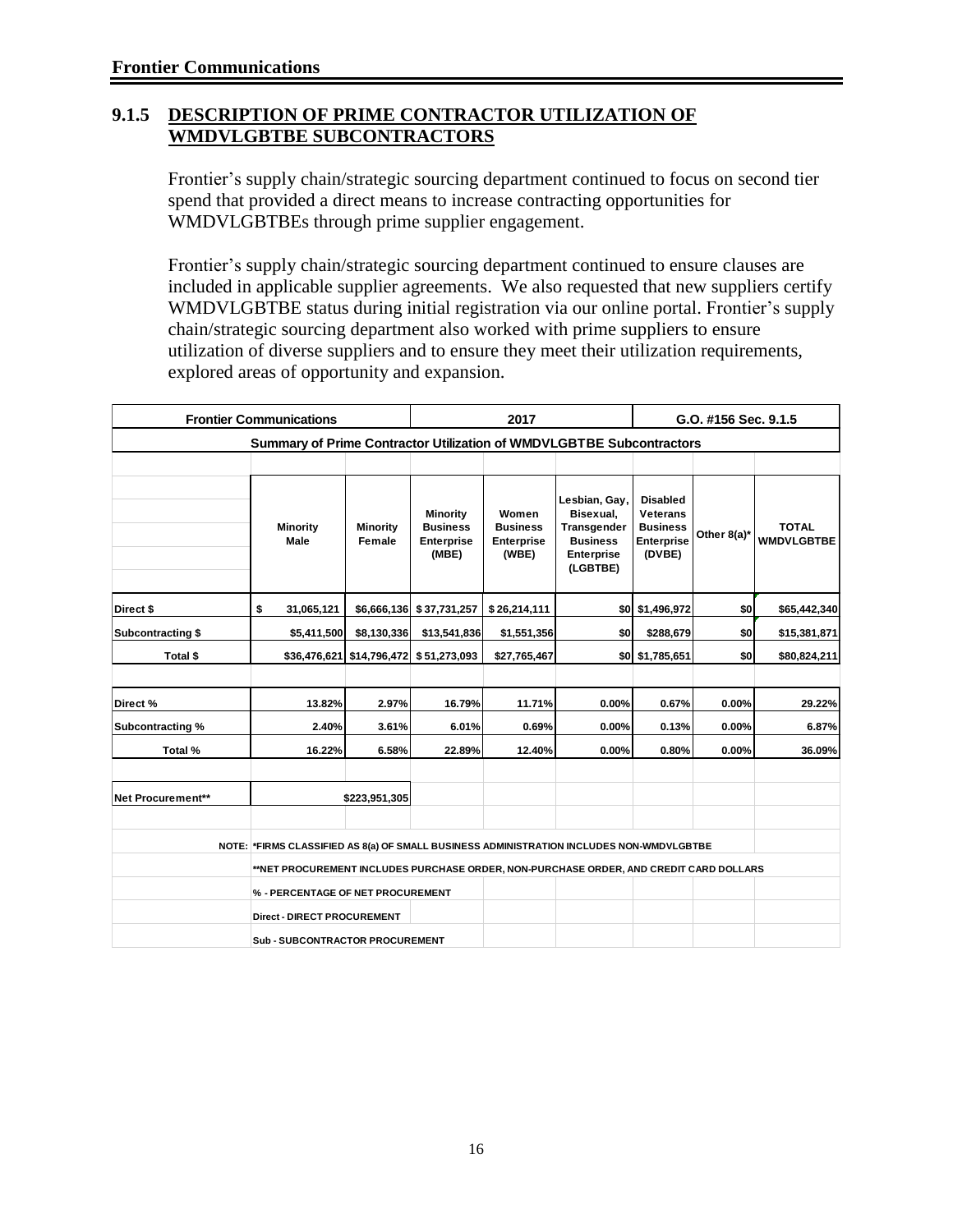### **9.1.6 A LIST OF WMDVLGBTBE COMPLAINTS RECEIVED DURING THE PAST YEAR, ACCOMPANIED BY A BRIEF DESCRIPTION OF THE NATURE OF EACH COMPLAINT AND ITS RESOLUTION OR CURRENT STATUS:**

Frontier maintained an internal appeals process as outlined in GO 156, Section 7, to accept, review and resolve complaints relating to Frontier's supplier diversity program. Frontier did not receive any formal complaints filed with the CPUC in connection with its program during the 2017 reporting period.

#### **9.1.7 A DESCRIPTION OF ANY EFFORTS MADE TO RECRUIT WMDVLGBTBE SUPPLIERS OF PRODUCTS OR SERVICES IN PURCHASING CATEGORIES WHERE WMDVLGBTBE UTILIZATION HAS BEEN LOW, SUCH AS LEGAL AND FINANCIAL SERVICES, FUEL PROCUREMENT, AND AREAS THAT ARE CONSIDERED HIGHLY TECHNICAL IN NATURE.**

Frontier continued to focus on areas of low utilization. To identify diverse suppliers in areas of low utilization, Frontier has:

- Searched for WMDVLGBTBEs within the low utilization categories to make contact and develop relationships that may lead to procurement opportunities.
- Worked actively with other utilities to share ideas on how to identify and solicit new WMDVLGBTBEs.
- Worked with WMDVLGBTBEs that are not certified with the Clearinghouse to complete the necessary documentation to become certified.

### **9.1.11 WMDVLGBTBE FUEL PROCUREMENT**

Not Applicable

### **10.0 2017 ANNUAL PLAN**

### **10.1.1 WMDVLGBTBE SHORT-TERM, MID-TERM AND LONG-TERM GOALS**

GO 156, Section 10.1.1 requires that the annual plan include a discussion of the short-, mid- and long-term goals as required by Section 8. Frontier has provided these goals on the attached spreadsheet, with a breakdown by Standard Industrial Classification ("SIC") Major Group, and Product category, for the utilization of WMDVLGBTBE vendors. Frontier's goals recognize our continued commitment to provide WMDVLGBTBEs opportunities.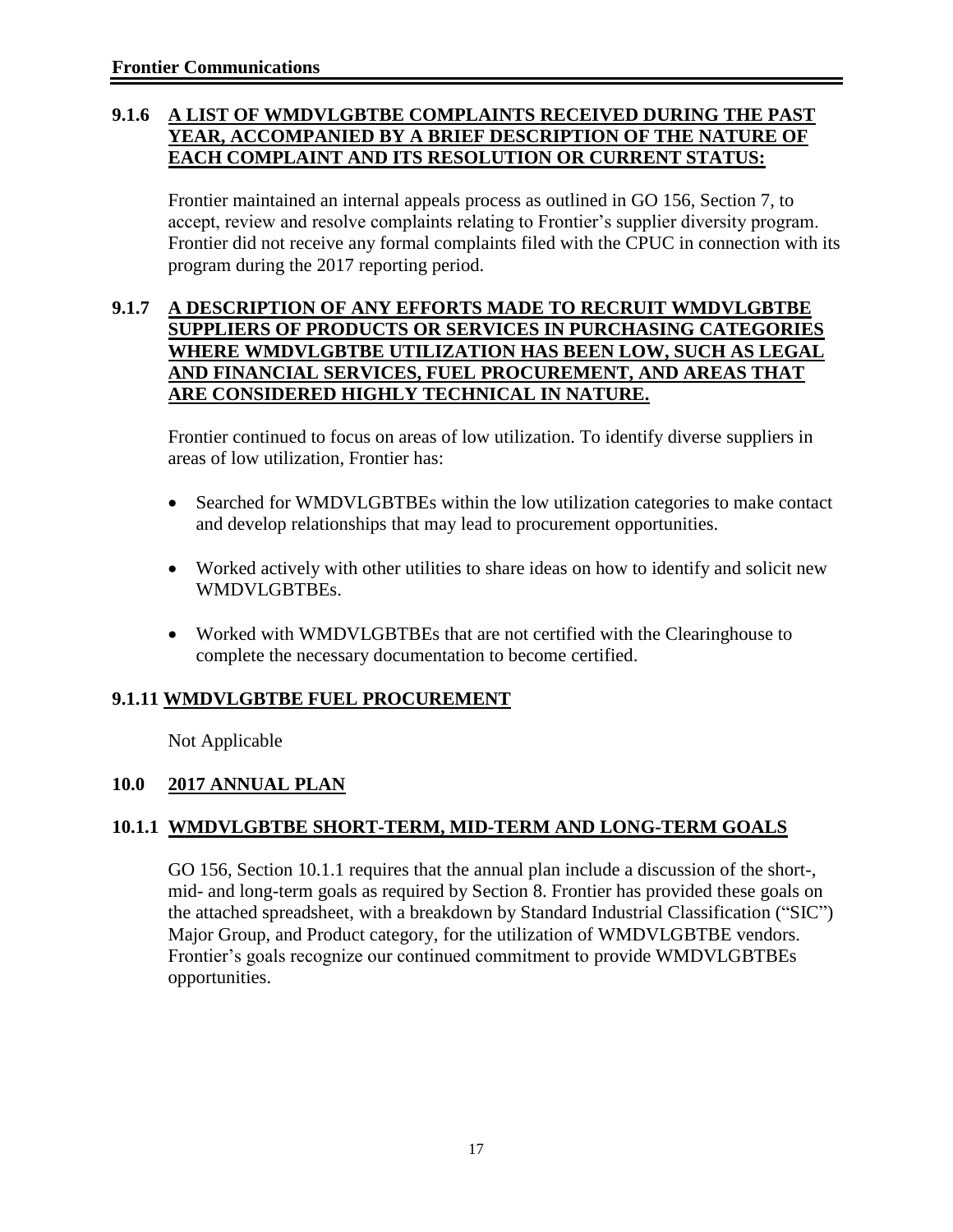| <b>Frontier</b><br><b><sup>⊸</sup>cations</b><br>ուտա | 2017<br>-- | . 10. |
|-------------------------------------------------------|------------|-------|
|                                                       |            |       |

#### **WMDVLGBTBE Annual SHORT, MID, AND LONG-TERM Goals by Product and Service Category**

|                                                                     | Short-Term [2018]                                                    |                                   |                                                                                        |                                                   |                                  |                                      | Mid-Term [2020]                                 |                                                                                        |                                                   |                       |                                               |                                                | Long-Term [2022]                                                                              |                                                   |                       |  |  |
|---------------------------------------------------------------------|----------------------------------------------------------------------|-----------------------------------|----------------------------------------------------------------------------------------|---------------------------------------------------|----------------------------------|--------------------------------------|-------------------------------------------------|----------------------------------------------------------------------------------------|---------------------------------------------------|-----------------------|-----------------------------------------------|------------------------------------------------|-----------------------------------------------------------------------------------------------|---------------------------------------------------|-----------------------|--|--|
|                                                                     | Minority<br><b>Business</b><br><b>Enterprise Enterprise</b><br>(MBE) | Women<br><b>Business</b><br>(WBE) | Lesbian, Gay,<br>Bisexual,<br>Transgender<br><b>Business</b><br>Enterprise<br>(LGBTBE) | Disabled<br>Veterans<br><b>Business</b><br>(DVBE) | Enterprise WMDVLGBTBE Enterprise | Minority<br><b>Business</b><br>(MBE) | Women<br><b>Business</b><br>Enterprise<br>(WBE) | Lesbian, Gay,<br>Bisexual.<br>Transgender<br><b>Business</b><br>Enterprise<br>(LGBTBE) | Disabled<br>Veterans<br><b>Business</b><br>(DVBE) | Enterprise WMDVLGBTBE | Minority<br><b>Business Business</b><br>(MBE) | Women<br><b>Enterprise Enterprise</b><br>(WBE) | Lesbian, Gay,<br>Bisexual.<br><b>Transgender</b><br><b>Business</b><br>Enterprise<br>(LGBTBE) | Disabled<br>Veterans<br><b>Business</b><br>(DVBE) | Enterprise WMDVLGBTBE |  |  |
| <b>Products</b>                                                     |                                                                      |                                   |                                                                                        |                                                   |                                  |                                      |                                                 |                                                                                        |                                                   |                       |                                               |                                                |                                                                                               |                                                   |                       |  |  |
| 34 Fabricated Metal Products, Except Machinery & Transport Equipmen | 0.00%                                                                | 0.06%                             | 0.00%                                                                                  | 0.00%                                             | 0.06%                            | 0.00%                                | 0.08%                                           | 0.00%                                                                                  | 0.00%                                             | 0.08%                 | 0.00%                                         | 0.08%                                          | 0.00%                                                                                         | 0.00%                                             | 0.08%                 |  |  |
| 35 Industrial and Commercial Machinery & Computer Equipment         | 5.00%                                                                | 0.00%                             | 0.00%                                                                                  | 0.00%                                             | 5.00%                            | 6.25%                                | 0.00%                                           | 0.00%                                                                                  | 0.00%                                             | 6.25%                 | 6.88%                                         | 0.00%                                          | 0.00%                                                                                         | 0.00%                                             | 6.88%                 |  |  |
| 36 Electric, Electrical Equipment & Components, Except Computer Equ | 0.10%                                                                | 0.02%                             | 0.00%                                                                                  | 0.00%                                             | 0.12%                            | 0.13%                                | 0.02%                                           | 0.00%                                                                                  | 0.00%                                             | 0.15%                 | 0.14%                                         | 0.02%                                          | 0.00%                                                                                         | 0.00%                                             | 0.16%                 |  |  |
| 38 Measure/Analyze/Control Instruments                              | 0.00%                                                                | 0.00%                             | 0.00%                                                                                  | 0.00%                                             | 0.00%                            | 0.00%                                | 0.00%                                           | 0.00%                                                                                  | 0.00%                                             | 0.00%                 | 0.00%                                         | 0.00%                                          | 0.00%                                                                                         | 0.00%                                             | 0.00%                 |  |  |
| 50 Wholesale Trade - Durable Goods                                  | 1.50%                                                                | 3.00%                             | 0.00%                                                                                  | 0.50%                                             | 5.00%                            | 1.87%                                | 3.75%                                           | 0.00%                                                                                  | 0.63%                                             | 6.25%                 | 2.06%                                         | 4.13%                                          | 0.00%                                                                                         | 0.69%                                             | 6.87%                 |  |  |
| 51 Wholesale Trade - Nondurable Goods                               | 0.00%                                                                | 0.00%                             | 0.00%                                                                                  | 0.00%                                             | 0.00%                            | 0.00%                                | 0.00%                                           | 0.00%                                                                                  | 0.00%                                             | 0.00%                 | 0.00%                                         | 0.00%                                          | 0.00%                                                                                         | 0.00%                                             | 0.00%                 |  |  |
| Subtotal                                                            | 6.60%                                                                | 3.08%                             | 0.00%                                                                                  | 0.50%                                             | 10.18%                           | 8.25%                                | 3.85%                                           | 0.00%                                                                                  | 0.63%                                             | 12.72%                | 9.07%                                         | 4.23%                                          | 0.00%                                                                                         | 0.69%                                             | 14.00%                |  |  |

| <b>Services</b>                                                     | Minority<br><b>Business</b><br><b>Enterprise</b><br>(MBE) | Women<br><b>Business</b><br><b>Enterprise</b><br>(WBE) | Lesbian, Gav.<br>Bisexual.<br>Transgender<br><b>Business</b><br><b>Enterprise</b><br>(LGBTBE) | <b>Disabled</b><br>Veterans<br><b>Business</b><br>(DVBE) | Enterprise WMDVLGBTBE | Minority<br><b>Business</b><br><b>Enterprise</b><br>(MBE) | Women<br><b>Business</b><br><b>Enterprise</b><br>(WBE) | Lesbian. Gav<br>Bisexual,<br>Transgender<br><b>Business</b><br><b>Enterprise</b><br>(LGBTBE) | <b>Disabled</b><br>Veterans<br><b>Business</b><br>(DVBE) | Enterprise WMDVLGBTBE Enterprise | <b>Minority</b><br><b>Business</b><br>(MBE) | Women<br><b>Business</b><br><b>Enterprise</b><br>(WBE) | Lesbian. Gav.<br>Bisexual,<br>Transgender<br><b>Business</b><br><b>Enterprise</b><br>(LGBTBE) | <b>Disabled</b><br>Veterans<br><b>Business</b><br>(DVBE) | Enterprise WMDVLGBTBE |  |
|---------------------------------------------------------------------|-----------------------------------------------------------|--------------------------------------------------------|-----------------------------------------------------------------------------------------------|----------------------------------------------------------|-----------------------|-----------------------------------------------------------|--------------------------------------------------------|----------------------------------------------------------------------------------------------|----------------------------------------------------------|----------------------------------|---------------------------------------------|--------------------------------------------------------|-----------------------------------------------------------------------------------------------|----------------------------------------------------------|-----------------------|--|
| 13 Oil & Gas Extraction                                             | 0.00%                                                     | 0.00%                                                  | 0.00%                                                                                         | 0.00%                                                    | 0.00%                 | 0.00%                                                     | 0.00%                                                  | 0.00%                                                                                        | 0.00%                                                    | 0.00%                            | 0.00%                                       | 0.00%                                                  | 0.00%                                                                                         | 0.00%                                                    | 0.00%                 |  |
| 15 Building Construction - General Contractors & Operative Builders | 0.03%                                                     | 0.17%                                                  | 0.00%                                                                                         | 0.00%                                                    | 0.20%                 | 0.03%                                                     | 0.19%                                                  | 0.00%                                                                                        | 0.00%                                                    | 0.22%                            | 0.03%                                       | 0.21%                                                  | 0.00%                                                                                         | 0.00%                                                    | 0.24%                 |  |
| 16 Heavy Construction, Except Building Construction Contractors     | 1.45%                                                     | 0.35%                                                  | 0.00%                                                                                         | 0.00%                                                    | 1.80%                 | 1.60%                                                     | 0.39%                                                  | 0.00%                                                                                        | 0.00%                                                    | 1.98%                            | 1.75%                                       | 0.43%                                                  | 0.00%                                                                                         | 0.00%                                                    | 2.18%                 |  |
| 17 Construction- Special Trades                                     | 3.68%                                                     | 1.16%                                                  | 0.00%                                                                                         | 0.00%                                                    | 4.83%                 | 4.04%                                                     | 2.50%                                                  | 0.00%                                                                                        | 0.00%                                                    | 6.54%                            | 4.45%                                       | 2.75%                                                  | 0.00%                                                                                         | 0.00%                                                    | 7.20%                 |  |
| 39 Misc Manufacturing Industries                                    | 0.01%                                                     | 0.00%                                                  | 0.00%                                                                                         | 0.00%                                                    | 0.01%                 | 0.01%                                                     | 0.00%                                                  | 0.00%                                                                                        | 0.00%                                                    | 0.01%                            | 0.01%                                       | 0.00%                                                  | 0.00%                                                                                         | 0.00%                                                    | 0.01%                 |  |
| 48 Communications                                                   | 5.00%                                                     | 2.60%                                                  | 0.00%                                                                                         | 1.00%                                                    | 8.60%                 | 5.50%                                                     | 2.86%                                                  | 0.00%                                                                                        | 1.10%                                                    | 9.46%                            | 6.05%                                       | 3.14%                                                  | 0.00%                                                                                         | 1.21%                                                    | 10.40%                |  |
| 55 Automotive Dealers & Gasoline Service Stations                   | 0.00%                                                     | 0.00%                                                  | 0.00%                                                                                         | 0.00%                                                    | 0.00%                 | 0.00%                                                     | 0.00%                                                  | 0.00%                                                                                        | 0.00%                                                    | 0.00%                            | 0.00%                                       | 0.00%                                                  | 0.00%                                                                                         | 0.00%                                                    | 0.00%                 |  |
| <b>73 Business Services</b>                                         | 5.48%                                                     | 1.80%                                                  | 0.00%                                                                                         | 0.00%                                                    | 7.28%                 | 6.02%                                                     | 4.50%                                                  | 0.00%                                                                                        | 0.00%                                                    | 10.52%                           | 6.63%                                       | 4.95%                                                  | 0.00%                                                                                         | 0.00%                                                    | 11.58%                |  |
| 75 Automotive Repair, Services & Parking                            | 0.00%                                                     | 0.00%                                                  | 0.00%                                                                                         | 0.00%                                                    | 0.00%                 | 0.00%                                                     | 0.00%                                                  | 0.00%                                                                                        | 0.00%                                                    | 0.00%                            | 0.00%                                       | 0.00%                                                  | 0.00%                                                                                         | 0.00%                                                    | 0.00%                 |  |
| 81 Legal Services                                                   | 0.00%                                                     | 0.00%                                                  | 0.00%                                                                                         | 0.00%                                                    | 0.00%                 | 0.00%                                                     | 0.00%                                                  | 0.00%                                                                                        | 0.00%                                                    | 0.00%                            | 0.00%                                       | 0.00%                                                  | 0.00%                                                                                         | 0.00%                                                    | 0.00%                 |  |
| 87 Engineering, Accounting, Research, Mgmt. & Related Services      | 1.26%                                                     | 0.04%                                                  | 0.00%                                                                                         | 0.00%                                                    | 1.30%                 | 2.00%                                                     | 0.50%                                                  | 0.00%                                                                                        | 0.00%                                                    | 2.50%                            | 2.20%                                       | 0.55%                                                  | 0.00%                                                                                         | 0.00%                                                    | 2.75%                 |  |
| 89 Services. Not Elsewhere Classified                               | 0.00%                                                     | 0.01%                                                  | 0.50%                                                                                         | 0.50%                                                    | 1.01%                 | 0.00%                                                     | 0.01%                                                  | 1.00%                                                                                        | 0.55%                                                    | 1.56%                            | 0.00%                                       | 0.01%                                                  | 1.50%                                                                                         | 0.61%                                                    | 2.12%                 |  |
| Subtotal                                                            | 16.91%                                                    | 6.13%                                                  | 0.50%                                                                                         | 1.50%                                                    | 25.04%                | 19.21%                                                    | 10.95%                                                 | 1.00%                                                                                        | 1.65%                                                    | 32.81%                           | 21.13%                                      | 12.05%                                                 | 1.50%                                                                                         | 1.82%                                                    | 36.49%                |  |
|                                                                     |                                                           |                                                        |                                                                                               |                                                          |                       |                                                           |                                                        |                                                                                              |                                                          |                                  |                                             |                                                        |                                                                                               |                                                          |                       |  |
| <b>TOTAL</b>                                                        | 23.50%                                                    | 9.21%                                                  | 0.50%                                                                                         | 2.00%                                                    | 35.22%                | 27.46%                                                    | 14.80%                                                 | 1.00%                                                                                        | 2.28%                                                    | 45.53%                           | 30.20%                                      | 16.28%                                                 | 1.50%                                                                                         | 2.50%                                                    | 50.49%                |  |
| <b>TOTAL</b>                                                        | 0.00%                                                     | 0.00%                                                  | 0.00%                                                                                         | 0.00%                                                    | 0.00%                 | 0.00%                                                     | 0.00%                                                  | 0.00%                                                                                        | 0.00%                                                    | 0.00%                            | 0.00%                                       | 0.00%                                                  | 0.00%                                                                                         | 0.00%                                                    | 0.00%                 |  |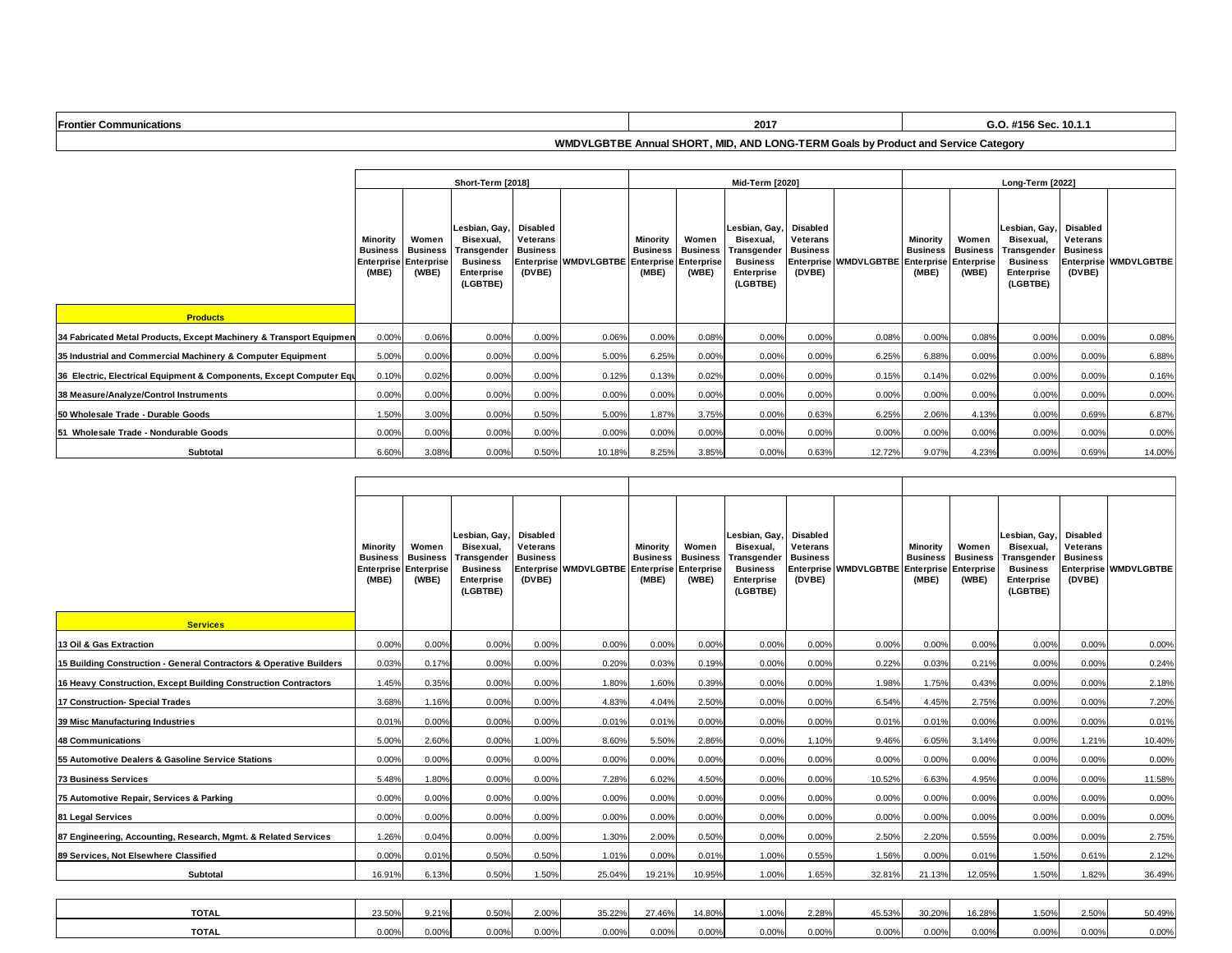#### **10.1.2 A DESCRIPTION OF WMDVLGBTBE PROGRAM INTERNAL AND EXTERNAL ACTIVITIES PLANNED FOR THE NEXT CALENDAR YEAR:**

#### **PLANNED WMDVLGBTBE PROGRAM ACTIVITIES FOR 2018**

Frontier is committed to continuing to strengthen its supplier diversity results. Frontier's supplier diversity team will lead internal and external activities to further develop our program and increase opportunities for WMDVLGBTBEs. A summary of these activities are described below:

### **INTERNAL PROGRAM ACTIVITIES**

- Develop and implement strategic plans to increase commitments to existing diverse suppliers and to provide opportunities for suppliers in low utilization areas based on quarterly review forecasting.
- Maintain supplier diversity's participation on cross-functional teams for RFPs and contracts to drive inclusion of diverse suppliers as subcontractors/2nd tier vendors in Frontier procurement opportunities.
- Partner and collaborate with internal business leaders to develop and implement strategies to increase diverse spend.
- Partner with sourcing and strategic prime suppliers to ensure multi-tier diversity inclusion.
- Communicate Frontier's short and long-term supplier diversity related strategic directions to key internal stakeholders.
- Regularly monitor, review and analyze reports to track progress to ensure diversity initiatives are being executed.
- Continue to collaborate with minority and non-minority advocacy organizations and prime contractors to support doing business with and encourage economic development of MWLGBTDVBE.
- Encourage Frontier's prime suppliers to diversify their base of MWLGBTDVBE suppliers and subcontractors, and develop relationships that will be mutually beneficial.
- Continue to work with local community based organizations to identify suppliers as well as the Supplier Clearinghouse database and National Gay & Lesbian Chamber of Commerce to locate LGBTBE suppliers.

### **EXTERNAL PROGRAM ACTIVITIES**

Frontier will continue to develop its supplier diversity program, with an emphasis on outreach to the supplier community, web-based tools to allow effective supplier access,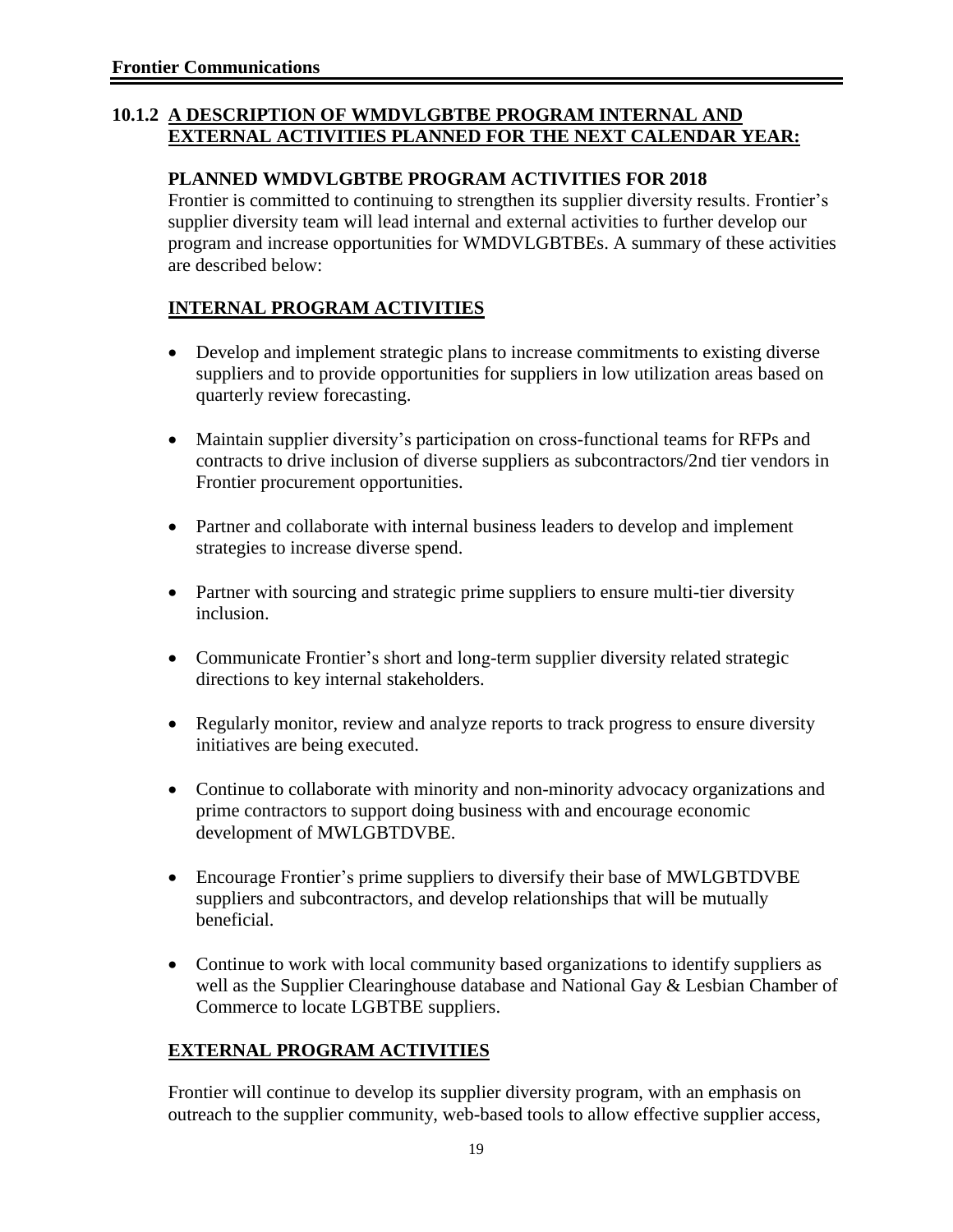and the development of best practices. Frontier will also closely monitor opportunities to increase spending results, to promote supplier diversity and to meet its objectives, including:

- Work with various chambers of commerce and business associations to conduct oneon-one meetings between WMDVLGBTBEs and Frontier's sourcing leaders to discuss both current opportunities in California and general Frontier requirements for the applicable product or service.
- Participate in local, regional and national supplier diversity events such as: conferences, forums, symposiums, trade fairs and workshops to build awareness of Frontier's procurement requirements by participating in business matchmaking and one-on-one supplier meetings.
- Work closely with prime suppliers to ensure they meet their 2nd tier utilization requirements and review and expand areas of opportunity for diverse spend.

#### **10.1.3 PLANS FOR RECRUITING WMDVLGBTBE VENDORS OF LOW UTILIZED AREAS:**

Frontier will continue to:

- Develop and implement strategic plans to increase commitments to existing diverse suppliers and to provide opportunities for suppliers in low utilization areas.
- Work with community organizations to drive diverse participation in Frontier sourcing opportunities.
- Benchmark with other utilities to identify diverse suppliers in low utilization areas.
- Increase supplier diversity's participation on cross functional teams for RFPs for services that historically have lower levels of diverse spend including alternate sales channels, network electronics and professional services to drive inclusion of diverse suppliers for procurement opportunities.

#### **10.1.4 PLANS FOR SEEKING AND/OR RECRUITING WMDVLGBTBE VENDORS IN ANY EXCLUDED CATEGORY AND AREAS WHERE SUPPLIERS ARE CURRENTLY UNAVAILABLE**

The CPUC issued Decision 05-11-024 on November 13, 2005 in which it eliminated the use of exclusions in reporting diversity procurement results. Frontier has not used exclusions in providing this report.